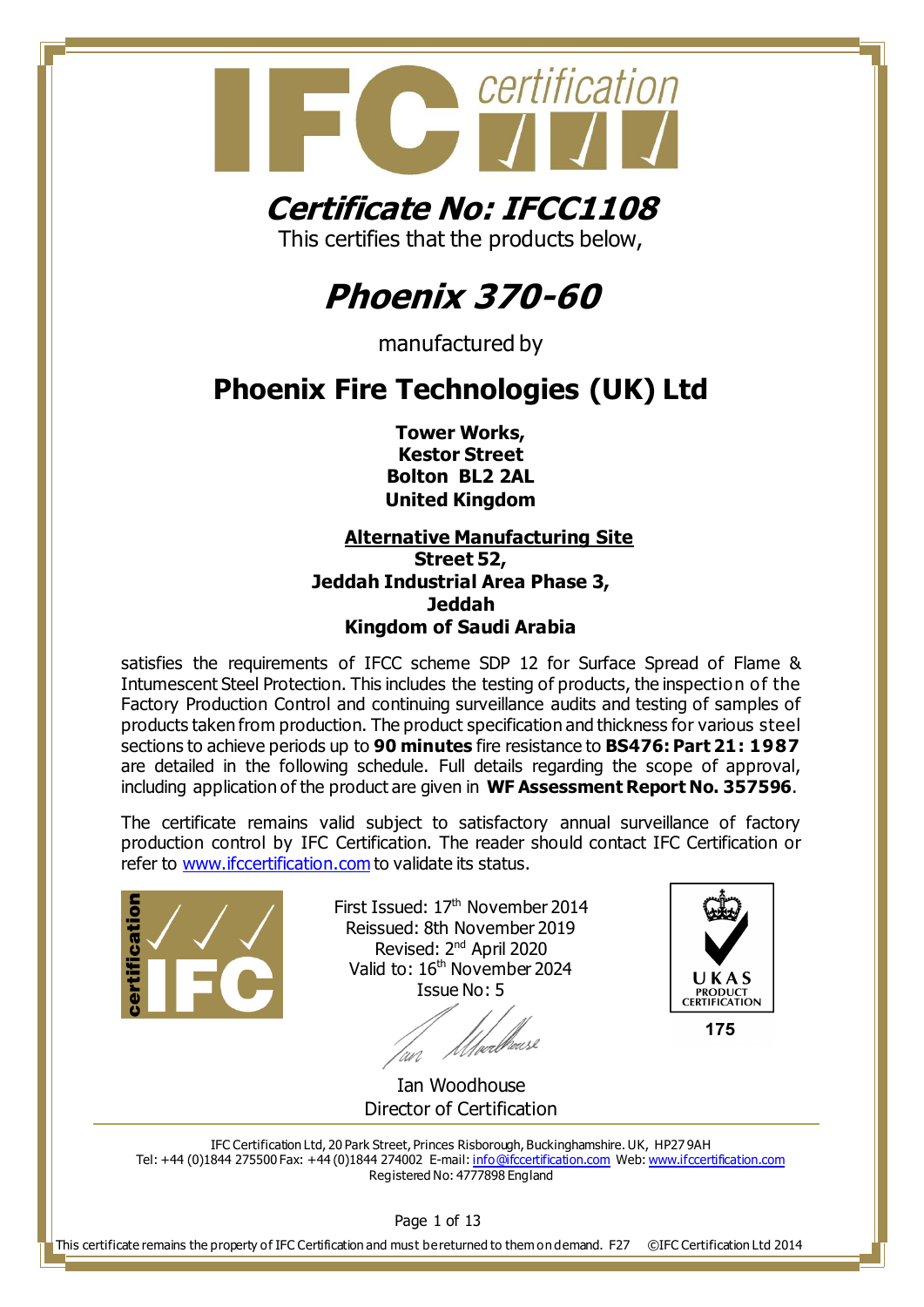#### **Certificate No: IFCC1108**

**Table 1: Three Sided Protection to I-Section Beams Fire Resistance Period: 15 minutes**

| <b>Section</b><br>Factor |                | Protection Thickness (mm) for a temperature of:<br>400°C<br>450°C<br>550°C<br>700°C<br>500°C<br>575°C<br>600°C<br>620°C<br>650°C<br>750°C |                |                |                |                |                |                |                |                |                |  |  |  |
|--------------------------|----------------|-------------------------------------------------------------------------------------------------------------------------------------------|----------------|----------------|----------------|----------------|----------------|----------------|----------------|----------------|----------------|--|--|--|
| up to<br>$(m^{-1})$      | 350°C          |                                                                                                                                           |                |                |                |                |                |                |                |                |                |  |  |  |
| 30                       | 0.181          | 0.181                                                                                                                                     | 0.181          | 0.181          | 0.181          | 0.181          | 0.181          | 0.181          | 0.181          | 0.181          | 0.181          |  |  |  |
| 35                       | 0.181          | 0.181                                                                                                                                     | 0.181          | 0.181          | 0.181          | 0.181          | 0.181          | 0.181          | 0.181          | 0.181          | 0.181          |  |  |  |
| 40                       | 0.181          | 0.181                                                                                                                                     | 0.181          | 0.181          | 0.181          | 0.181          | 0.181          | 0.181          | 0.181          | 0.181          | 0.181          |  |  |  |
| 45                       | 0.181          | 0.181                                                                                                                                     | 0.181          | 0.181          | 0.181          | 0.181          | 0.181<br>0.181 | 0.181          | 0.181          | 0.181          | 0.181          |  |  |  |
| 50<br>55                 | 0.181<br>0.181 | 0.181<br>0.181                                                                                                                            | 0.181<br>0.181 | 0.181<br>0.181 | 0.181<br>0.181 | 0.181<br>0.181 | 0.181          | 0.181<br>0.181 | 0.181<br>0.181 | 0.181<br>0.181 | 0.181<br>0.181 |  |  |  |
| 60                       | 0.181          | 0.181                                                                                                                                     | 0.181          | 0.181          | 0.181          | 0.181          | 0.181          | 0.181          | 0.181          | 0.181          | 0.181          |  |  |  |
| 65                       | 0.181          | 0.181                                                                                                                                     | 0.181          | 0.181          | 0.181          | 0.181          | 0.181          | 0.181          | 0.181          | 0.181          | 0.181          |  |  |  |
| 70                       | 0.181          | 0.181                                                                                                                                     | 0.181          | 0.181          | 0.181          | 0.181          | 0.181          | 0.181          | 0.181          | 0.181          | 0.181          |  |  |  |
| 75                       | 0.181          | 0.181                                                                                                                                     | 0.181          | 0.181          | 0.181          | 0.181          | 0.181          | 0.181          | 0.181          | 0.181          | 0.181          |  |  |  |
| 80<br>85                 | 0.181<br>0.181 | 0.181<br>0.181                                                                                                                            | 0.181<br>0.181 | 0.181<br>0.181 | 0.181<br>0.181 | 0.181<br>0.181 | 0.181<br>0.181 | 0.181<br>0.181 | 0.181<br>0.181 | 0.181<br>0.181 | 0.181<br>0.181 |  |  |  |
| 90                       | 0.181          | 0.181                                                                                                                                     | 0.181          | 0.181          | 0.181          | 0.181          | 0.181          | 0.181          | 0.181          | 0.181          | 0.181          |  |  |  |
| 95                       | 0.181          | 0.181                                                                                                                                     | 0.181          | 0.181          | 0.181          | 0.181          | 0.181          | 0.181          | 0.181          | 0.181          | 0.181          |  |  |  |
| 100                      | 0.181          | 0.181                                                                                                                                     | 0.181          | 0.181          | 0.181          | 0.181          | 0.181          | 0.181          | 0.181          | 0.181          | 0.181          |  |  |  |
| 105                      | 0.181          | 0.181                                                                                                                                     | 0.181          | 0.181          | 0.181          | 0.181          | 0.181          | 0.181          | 0.181          | 0.181          | 0.181          |  |  |  |
| 110<br>115               | 0.181<br>0.181 | 0.181<br>0.181                                                                                                                            | 0.181<br>0.181 | 0.181<br>0.181 | 0.181<br>0.181 | 0.181<br>0.181 | 0.181<br>0.181 | 0.181<br>0.181 | 0.181<br>0.181 | 0.181<br>0.181 | 0.181<br>0.181 |  |  |  |
| 120                      | 0.181          | 0.181                                                                                                                                     | 0.181          | 0.181          | 0.181          | 0.181          | 0.181          | 0.181          | 0.181          | 0.181          | 0.181          |  |  |  |
| 125                      | 0.181          | 0.181                                                                                                                                     | 0.181          | 0.181          | 0.181          | 0.181          | 0.181          | 0.181          | 0.181          | 0.181          | 0.181          |  |  |  |
| 130                      | 0.181          | 0.181                                                                                                                                     | 0.181          | 0.181          | 0.181          | 0.181          | 0.181          | 0.181          | 0.181          | 0.181          | 0.181          |  |  |  |
| 135                      | 0.181          | 0.181                                                                                                                                     | 0.181          | 0.181          | 0.181          | 0.181          | 0.181          | 0.181          | 0.181          | 0.181          | 0.181          |  |  |  |
| 140<br>145               | 0.181<br>0.181 | 0.181<br>0.181                                                                                                                            | 0.181<br>0.181 | 0.181<br>0.181 | 0.181<br>0.181 | 0.181<br>0.181 | 0.181<br>0.181 | 0.181<br>0.181 | 0.181<br>0.181 | 0.181<br>0.181 | 0.181<br>0.181 |  |  |  |
| 150                      | 0.181          | 0.181                                                                                                                                     | 0.181          | 0.181          | 0.181          | 0.181          | 0.181          | 0.181          | 0.181          | 0.181          | 0.181          |  |  |  |
| 155                      | 0.181          | 0.181                                                                                                                                     | 0.181          | 0.181          | 0.181          | 0.181          | 0.181          | 0.181          | 0.181          | 0.181          | 0.181          |  |  |  |
| 160                      | 0.181          | 0.181                                                                                                                                     | 0.181          | 0.181          | 0.181          | 0.181          | 0.181          | 0.181          | 0.181          | 0.181          | 0.181          |  |  |  |
| 165                      | 0.181          | 0.181                                                                                                                                     | 0.181          | 0.181          | 0.181          | 0.181          | 0.181          | 0.181          | 0.181          | 0.181          | 0.181          |  |  |  |
| 170<br>175               | 0.181<br>0.181 | 0.181<br>0.181                                                                                                                            | 0.181<br>0.181 | 0.181<br>0.181 | 0.181<br>0.181 | 0.181          | 0.181<br>0.181 | 0.181<br>0.181 | 0.181<br>0.181 | 0.181<br>0.181 | 0.181<br>0.181 |  |  |  |
| 180                      | 0.181          | 0.181                                                                                                                                     | 0.181          | 0.181          | 0.181          | 0.181<br>0.181 | 0.181          | 0.181          | 0.181          | 0.181          | 0.181          |  |  |  |
| 185                      | 0.181          | 0.181                                                                                                                                     | 0.181          | 0.181          | 0.181          | 0.181          | 0.181          | 0.181          | 0.181          | 0.181          | 0.181          |  |  |  |
| 190                      | 0.181          | 0.181                                                                                                                                     | 0.181          | 0.181          | 0.181          | 0.181          | 0.181          | 0.181          | 0.181          | 0.181          | 0.181          |  |  |  |
| 195                      | 0.181          | 0.181                                                                                                                                     | 0.181          | 0.181          | 0.181          | 0.181          | 0.181          | 0.181          | 0.181          | 0.181          | 0.181          |  |  |  |
| 200                      | 0.181          | 0.181                                                                                                                                     | 0.181          | 0.181          | 0.181          | 0.181          | 0.181          | 0.181          | 0.181          | 0.181          | 0.181          |  |  |  |
| 205<br>210               | 0.181<br>0.181 | 0.181<br>0.181                                                                                                                            | 0.181<br>0.181 | 0.181<br>0.181 | 0.181<br>0.181 | 0.181<br>0.181 | 0.181<br>0.181 | 0.181<br>0.181 | 0.181<br>0.181 | 0.181<br>0.181 | 0.181<br>0.181 |  |  |  |
| 215                      | 0.181          | 0.181                                                                                                                                     | 0.181          | 0.181          | 0.181          | 0.181          | 0.181          | 0.181          | 0.181          | 0.181          | 0.181          |  |  |  |
| 220                      | 0.181          | 0.181                                                                                                                                     | 0.181          | 0.181          | 0.181          | 0.181          | 0.181          | 0.181          | 0.181          | 0.181          | 0.181          |  |  |  |
| 225                      | 0.181          | 0.181                                                                                                                                     | 0.181          | 0.181          | 0.181          | 0.181          | 0.181          | 0.181          | 0.181          | 0.181          | 0.181          |  |  |  |
| 230                      | 0.181          | 0.181                                                                                                                                     | 0.181          | 0.181          | 0.181          | 0.181          | 0.181          | 0.181          | 0.181          | 0.181          | 0.181          |  |  |  |
| 235<br>240               | 0.181<br>0.181 | 0.181<br>0.181                                                                                                                            | 0.181<br>0.181 | 0.181<br>0.181 | 0.181<br>0.181 | 0.181<br>0.181 | 0.181<br>0.181 | 0.181<br>0.181 | 0.181<br>0.181 | 0.181<br>0.181 | 0.181<br>0.181 |  |  |  |
| 245                      | 0.181          | 0.181                                                                                                                                     | 0.181          | 0.181          | 0.181          | 0.181          | 0.181          | 0.181          | 0.181          | 0.181          | 0.181          |  |  |  |
| 250                      | 0.181          | 0.181                                                                                                                                     | 0.181          | 0.181          | 0.181          | 0.181          | 0.181          | 0.181          | 0.181          | 0.181          | 0.181          |  |  |  |
| 255                      | 0.181          | 0.181                                                                                                                                     | 0.181          | 0.181          | 0.181          | 0.181          | 0.181          | 0.181          | 0.181          | 0.181          | 0.181          |  |  |  |
| 260                      | 0.181          | 0.181                                                                                                                                     | 0.181          | 0.181          | 0.181          | 0.181          | 0.181          | 0.181          | 0.181          | 0.181          | 0.181          |  |  |  |
| 265<br>270               | 0.181<br>0.181 | 0.181<br>0.181                                                                                                                            | 0.181<br>0.181 | 0.181<br>0.181 | 0.181<br>0.181 | 0.181<br>0.181 | 0.181<br>0.181 | 0.181<br>0.181 | 0.181<br>0.181 | 0.181<br>0.181 | 0.181<br>0.181 |  |  |  |
| 275                      | 0.181          | 0.181                                                                                                                                     | 0.181          | 0.181          | 0.181          | 0.181          | 0.181          | 0.181          | 0.181          | 0.181          | 0.181          |  |  |  |
| 280                      | 0.181          | 0.181                                                                                                                                     | 0.181          | 0.181          | 0.181          | 0.181          | 0.181          | 0.181          | 0.181          | 0.181          | 0.181          |  |  |  |
| 285                      | 0.181          | 0.181                                                                                                                                     | 0.181          | 0.181          | 0.181          | 0.181          | 0.181          | 0.181          | 0.181          | 0.181          | 0.181          |  |  |  |
| 290                      | 0.181          | 0.181                                                                                                                                     | 0.181          | 0.181          | 0.181          | 0.181          | 0.181          | 0.181          | 0.181          | 0.181          | 0.181          |  |  |  |
| 295<br>300               | 0.181          | 0.181                                                                                                                                     | 0.181          | 0.181          | 0.181          | 0.181          | 0.181          | 0.181          | 0.181<br>0.181 | 0.181<br>0.181 | 0.181<br>0.181 |  |  |  |
| 305                      | 0.181<br>0.181 | 0.181<br>0.181                                                                                                                            | 0.181<br>0.181 | 0.181<br>0.181 | 0.181<br>0.181 | 0.181<br>0.181 | 0.181<br>0.181 | 0.181<br>0.181 | 0.181          | 0.181          | 0.181          |  |  |  |
| 310                      | 0.181          | 0.181                                                                                                                                     | 0.181          | 0.181          | 0.181          | 0.181          | 0.181          | 0.181          | 0.181          | 0.181          | 0.181          |  |  |  |
| 315                      | 0.181          | 0.181                                                                                                                                     | 0.181          | 0.181          | 0.181          | 0.181          | 0.181          | 0.181          | 0.181          | 0.181          | 0.181          |  |  |  |
| 320                      | 0.181          | 0.181                                                                                                                                     | 0.181          | 0.181          | 0.181          | 0.181          | 0.181          | 0.181          | 0.181          | 0.181          | 0.181          |  |  |  |
| 325                      | 0.181          | 0.181                                                                                                                                     | 0.181          | 0.181          | 0.181          | 0.181          | 0.181          | 0.181          | 0.181          | 0.181          | 0.181          |  |  |  |
| 330<br>335               | 0.181<br>0.181 | 0.181<br>0.181                                                                                                                            | 0.181<br>0.181 | 0.181<br>0.181 | 0.181<br>0.181 | 0.181<br>0.181 | 0.181<br>0.181 | 0.181<br>0.181 | 0.181<br>0.181 | 0.181<br>0.181 | 0.181<br>0.181 |  |  |  |
| 340                      | 0.181          | 0.181                                                                                                                                     | 0.181          | 0.181          | 0.181          | 0.181          | 0.181          | 0.181          | 0.181          | 0.181          | 0.181          |  |  |  |

Thickness is in mm and is intumescent only. Beams with 3 sided protection and a concrete slab.

Page 2 of 13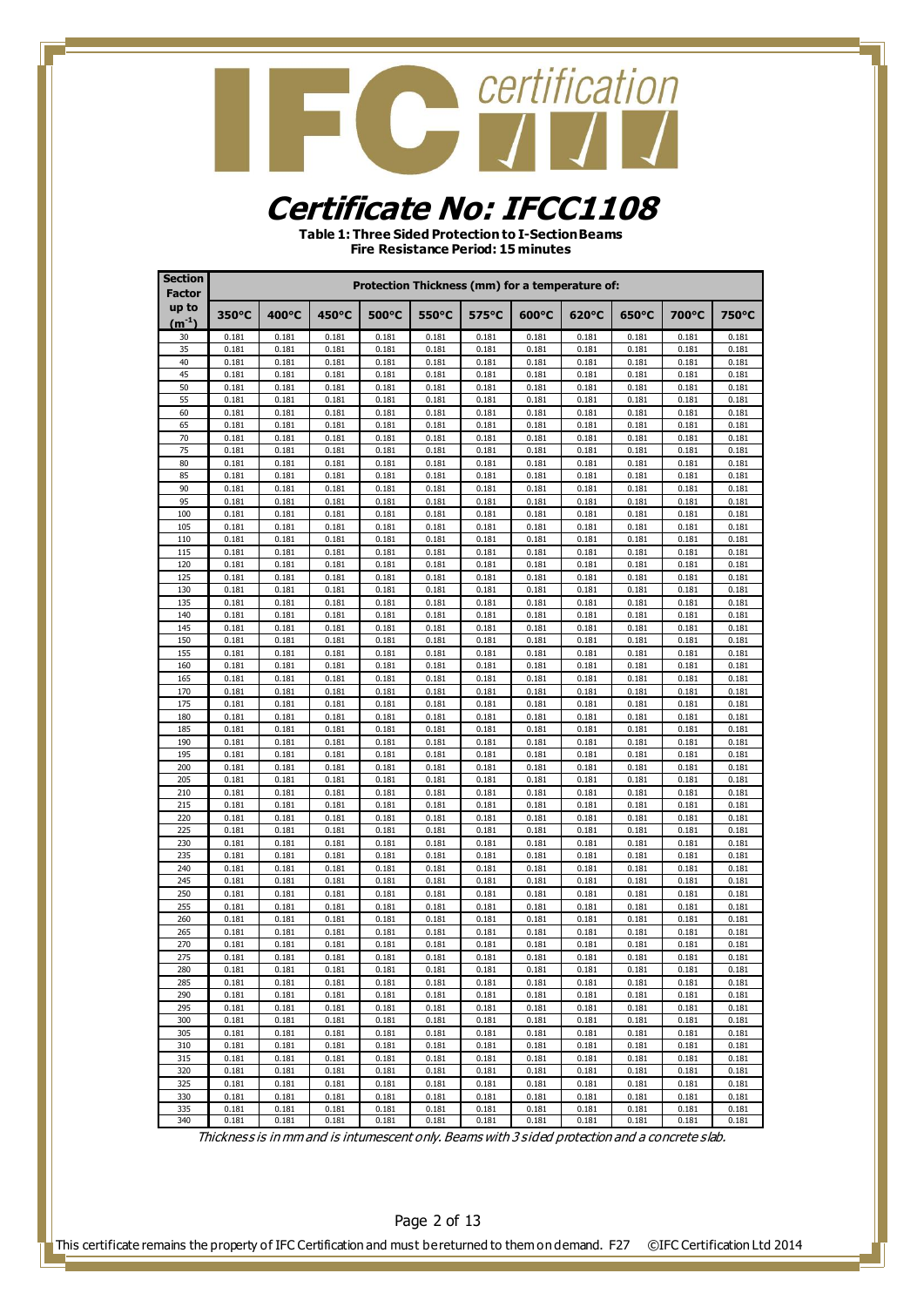#### **Certificate No: IFCC1108**

**Table 2: Three Sided Protection to I-Section Beams Fire Resistance Period: 30 minutes**

| <b>Section</b><br>Factor |                | Protection Thickness (mm) for a temperature of:<br>400°C<br>450°C<br>550°C<br>650°C<br>700°C<br>500°C<br>575°C<br>600°C<br>620°C<br>750°C |                |                |                |                |                |                |                |                |                |  |  |  |
|--------------------------|----------------|-------------------------------------------------------------------------------------------------------------------------------------------|----------------|----------------|----------------|----------------|----------------|----------------|----------------|----------------|----------------|--|--|--|
| up to<br>$(m^{-1})$      | 350°C          |                                                                                                                                           |                |                |                |                |                |                |                |                |                |  |  |  |
| 30                       | 0.181          | 0.181                                                                                                                                     | 0.181          | 0.181          | 0.181          | 0.181          | 0.181          | 0.181          | 0.181          | 0.181          | 0.181          |  |  |  |
| 35                       | 0.181          | 0.181                                                                                                                                     | 0.181          | 0.181          | 0.181          | 0.181          | 0.181          | 0.181          | 0.181          | 0.181          | 0.181          |  |  |  |
| 40                       | 0.181          | 0.181                                                                                                                                     | 0.181          | 0.181          | 0.181          | 0.181          | 0.181          | 0.181          | 0.181          | 0.181          | 0.181          |  |  |  |
| 45                       | 0.181          | 0.181                                                                                                                                     | 0.181          | 0.181          | 0.181          | 0.181          | 0.181          | 0.181          | 0.181          | 0.181          | 0.181          |  |  |  |
| 50<br>55                 | 0.181<br>0.181 | 0.181<br>0.181                                                                                                                            | 0.181<br>0.181 | 0.181<br>0.181 | 0.181<br>0.181 | 0.181<br>0.181 | 0.181<br>0.181 | 0.181<br>0.181 | 0.181<br>0.181 | 0.181<br>0.181 | 0.181<br>0.181 |  |  |  |
| 60                       | 0.181          | 0.181                                                                                                                                     | 0.181          | 0.181          | 0.181          | 0.181          | 0.181          | 0.181          | 0.181          | 0.181          | 0.181          |  |  |  |
| 65                       | 0.181          | 0.181                                                                                                                                     | 0.181          | 0.181          | 0.181          | 0.181          | 0.181          | 0.181          | 0.181          | 0.181          | 0.181          |  |  |  |
| 70                       | 0.181          | 0.181                                                                                                                                     | 0.181          | 0.181          | 0.181          | 0.181          | 0.181          | 0.181          | 0.181          | 0.181          | 0.181          |  |  |  |
| 75                       | 0.181          | 0.181                                                                                                                                     | 0.181          | 0.181          | 0.181          | 0.181          | 0.181          | 0.181          | 0.181          | 0.181          | 0.181          |  |  |  |
| 80<br>85                 | 0.186<br>0.195 | 0.181<br>0.181                                                                                                                            | 0.181<br>0.181 | 0.181<br>0.181 | 0.181<br>0.181 | 0.181<br>0.181 | 0.181<br>0.181 | 0.181<br>0.181 | 0.181<br>0.181 | 0.181<br>0.181 | 0.181<br>0.181 |  |  |  |
| 90                       | 0.205          | 0.181                                                                                                                                     | 0.181          | 0.181          | 0.181          | 0.181          | 0.181          | 0.181          | 0.181          | 0.181          | 0.181          |  |  |  |
| 95                       | 0.215          | 0.181                                                                                                                                     | 0.181          | 0.181          | 0.181          | 0.181          | 0.181          | 0.181          | 0.181          | 0.181          | 0.181          |  |  |  |
| 100                      | 0.224          | 0.181                                                                                                                                     | 0.181          | 0.181          | 0.181          | 0.181          | 0.181          | 0.181          | 0.181          | 0.181          | 0.181          |  |  |  |
| 105                      | 0.234          | 0.181                                                                                                                                     | 0.181          | 0.181          | 0.181          | 0.181          | 0.181          | 0.181          | 0.181          | 0.181          | 0.181          |  |  |  |
| 110                      | 0.244          | 0.181                                                                                                                                     | 0.181          | 0.181          | 0.181          | 0.181          | 0.181          | 0.181          | 0.181          | 0.181          | 0.181          |  |  |  |
| 115<br>120               | 0.253<br>0.263 | 0.181<br>0.181                                                                                                                            | 0.181<br>0.181 | 0.181<br>0.181 | 0.181<br>0.181 | 0.181<br>0.181 | 0.181<br>0.181 | 0.181<br>0.181 | 0.181<br>0.181 | 0.181<br>0.181 | 0.181<br>0.181 |  |  |  |
| 125                      | 0.272          | 0.181                                                                                                                                     | 0.181          | 0.181          | 0.181          | 0.181          | 0.181          | 0.181          | 0.181          | 0.181          | 0.181          |  |  |  |
| 130                      | 0.282          | 0.183                                                                                                                                     | 0.181          | 0.181          | 0.181          | 0.181          | 0.181          | 0.181          | 0.181          | 0.181          | 0.181          |  |  |  |
| 135                      | 0.292          | 0.187                                                                                                                                     | 0.181          | 0.181          | 0.181          | 0.181          | 0.181          | 0.181          | 0.181          | 0.181          | 0.181          |  |  |  |
| 140                      | 0.301          | 0.192                                                                                                                                     | 0.181          | 0.181          | 0.181          | 0.181          | 0.181          | 0.181          | 0.181          | 0.181          | 0.181          |  |  |  |
| 145<br>150               | 0.311<br>0.321 | 0.196<br>0.200                                                                                                                            | 0.181<br>0.181 | 0.181<br>0.181 | 0.181<br>0.181 | 0.181<br>0.181 | 0.181<br>0.181 | 0.181<br>0.181 | 0.181<br>0.181 | 0.181<br>0.181 | 0.181<br>0.181 |  |  |  |
| 155                      | 0.330          | 0.205                                                                                                                                     | 0.181          | 0.181          | 0.181          | 0.181          | 0.181          | 0.181          | 0.181          | 0.181          | 0.181          |  |  |  |
| 160                      | 0.340          | 0.209                                                                                                                                     | 0.181          | 0.181          | 0.181          | 0.181          | 0.181          | 0.181          | 0.181          | 0.181          | 0.181          |  |  |  |
| 165                      | 0.349          | 0.213                                                                                                                                     | 0.181          | 0.181          | 0.181          | 0.181          | 0.181          | 0.181          | 0.181          | 0.181          | 0.181          |  |  |  |
| 170                      | 0.359          | 0.217                                                                                                                                     | 0.181          | 0.181          | 0.181          | 0.181          | 0.181          | 0.181          | 0.181          | 0.181          | 0.181          |  |  |  |
| 175<br>180               | 0.369<br>0.378 | 0.222<br>0.226                                                                                                                            | 0.181<br>0.181 | 0.181<br>0.181 | 0.181<br>0.181 | 0.181<br>0.181 | 0.181<br>0.181 | 0.181<br>0.181 | 0.181<br>0.181 | 0.181<br>0.181 | 0.181<br>0.181 |  |  |  |
| 185                      | 0.388          | 0.230                                                                                                                                     | 0.181          | 0.181          | 0.181          | 0.181          | 0.181          | 0.181          | 0.181          | 0.181          | 0.181          |  |  |  |
| 190                      | 0.398          | 0.235                                                                                                                                     | 0.181          | 0.181          | 0.181          | 0.181          | 0.181          | 0.181          | 0.181          | 0.181          | 0.181          |  |  |  |
| 195                      | 0.406          | 0.239                                                                                                                                     | 0.181          | 0.181          | 0.181          | 0.181          | 0.181          | 0.181          | 0.181          | 0.181          | 0.181          |  |  |  |
| 200                      | 0.414          | 0.243                                                                                                                                     | 0.181          | 0.181          | 0.181          | 0.181          | 0.181          | 0.181          | 0.181          | 0.181          | 0.181          |  |  |  |
| 205<br>210               | 0.421<br>0.429 | 0.248<br>0.252                                                                                                                            | 0.181<br>0.181 | 0.181<br>0.181 | 0.181<br>0.181 | 0.181<br>0.181 | 0.181<br>0.181 | 0.181<br>0.181 | 0.181<br>0.181 | 0.181<br>0.181 | 0.181<br>0.181 |  |  |  |
| 215                      | 0.436          | 0.256                                                                                                                                     | 0.181          | 0.181          | 0.181          | 0.181          | 0.181          | 0.181          | 0.181          | 0.181          | 0.181          |  |  |  |
| 220                      | 0.444          | 0.260                                                                                                                                     | 0.181          | 0.181          | 0.181          | 0.181          | 0.181          | 0.181          | 0.181          | 0.181          | 0.181          |  |  |  |
| 225                      | 0.451          | 0.265                                                                                                                                     | 0.184          | 0.181          | 0.181          | 0.181          | 0.181          | 0.181          | 0.181          | 0.181          | 0.181          |  |  |  |
| 230                      | 0.459          | 0.269                                                                                                                                     | 0.189          | 0.181          | 0.181          | 0.181          | 0.181          | 0.181          | 0.181          | 0.181          | 0.181          |  |  |  |
| 235                      | 0.466          | 0.273                                                                                                                                     | 0.194          | 0.181          | 0.181          | 0.181          | 0.181          | 0.181          | 0.181          | 0.181          | 0.181          |  |  |  |
| 240<br>245               | 0.474<br>0.482 | 0.278<br>0.282                                                                                                                            | 0.200<br>0.205 | 0.181<br>0.181 | 0.181<br>0.181 | 0.181<br>0.181 | 0.181<br>0.181 | 0.181<br>0.181 | 0.181<br>0.181 | 0.181<br>0.181 | 0.181<br>0.181 |  |  |  |
| 250                      | 0.489          | 0.286                                                                                                                                     | 0.210          | 0.181          | 0.181          | 0.181          | 0.181          | 0.181          | 0.181          | 0.181          | 0.181          |  |  |  |
| 255                      | 0.497          | 0.291                                                                                                                                     | 0.215          | 0.181          | 0.181          | 0.181          | 0.181          | 0.181          | 0.181          | 0.181          | 0.181          |  |  |  |
| 260                      | 0.504          | 0.295                                                                                                                                     | 0.220          | 0.181          | 0.181          | 0.181          | 0.181          | 0.181          | 0.181          | 0.181          | 0.181          |  |  |  |
| 265                      | 0.512          | 0.299                                                                                                                                     | 0.226          | 0.181          | 0.181          | 0.181          | 0.181          | 0.181          | 0.181          | 0.181          | 0.181          |  |  |  |
| 270<br>275               | 0.519<br>0.527 | 0.303<br>0.308                                                                                                                            | 0.231<br>0.236 | 0.181<br>0.181 | 0.181<br>0.181 | 0.181<br>0.181 | 0.181<br>0.181 | 0.181<br>0.181 | 0.181<br>0.181 | 0.181<br>0.181 | 0.181<br>0.181 |  |  |  |
| 280                      | 0.534          | 0.312                                                                                                                                     | 0.241          | 0.181          | 0.181          | 0.181          | 0.181          | 0.181          | 0.181          | 0.181          | 0.181          |  |  |  |
| 285                      | 0.542          | 0.316                                                                                                                                     | 0.246          | 0.181          | 0.181          | 0.181          | 0.181          | 0.181          | 0.181          | 0.181          | 0.181          |  |  |  |
| 290                      | 0.550          | 0.321                                                                                                                                     | 0.252          | 0.181          | 0.181          | 0.181          | 0.181          | 0.181          | 0.181          | 0.181          | 0.181          |  |  |  |
| 295                      | 0.557          | 0.325                                                                                                                                     | 0.257          | 0.181          | 0.181          | 0.181          | 0.181          | 0.181          | 0.181          | 0.181          | 0.181          |  |  |  |
| 300                      | 0.565          | 0.329                                                                                                                                     | 0.262          | 0.181          | 0.181          | 0.181          | 0.181          | 0.181          | 0.181          | 0.181          | 0.181          |  |  |  |
| 305<br>310               | 0.572<br>0.580 | 0.334<br>0.338                                                                                                                            | 0.267<br>0.272 | 0.181<br>0.181 | 0.181<br>0.181 | 0.181<br>0.181 | 0.181<br>0.181 | 0.181<br>0.181 | 0.181<br>0.181 | 0.181<br>0.181 | 0.181<br>0.181 |  |  |  |
| 315                      | 0.587          | 0.342                                                                                                                                     | 0.278          | 0.181          | 0.181          | 0.181          | 0.181          | 0.181          | 0.181          | 0.181          | 0.181          |  |  |  |
| 320                      | 0.595          | 0.346                                                                                                                                     | 0.283          | 0.181          | 0.181          | 0.181          | 0.181          | 0.181          | 0.181          | 0.181          | 0.181          |  |  |  |
| 325                      | 0.602          | 0.351                                                                                                                                     | 0.288          | 0.181          | 0.181          | 0.181          | 0.181          | 0.181          | 0.181          | 0.181          | 0.181          |  |  |  |
| 330                      | 0.610          | 0.355                                                                                                                                     | 0.293          | 0.181          | 0.181          | 0.181          | 0.181          | 0.181          | 0.181          | 0.181          | 0.181          |  |  |  |
| 335<br>340               | 0.618          | 0.359                                                                                                                                     | 0.298<br>0.304 | 0.185<br>0.191 | 0.181          | 0.181          | 0.181          | 0.181          | 0.181<br>0.181 | 0.181<br>0.181 | 0.181<br>0.181 |  |  |  |
|                          | 0.625          | 0.364                                                                                                                                     |                |                | 0.181          | 0.181          | 0.181          | 0.181          |                |                |                |  |  |  |

Thickness is in mm and is intumescent only. Beams with 3 sided protection and a concrete slab.

Page 3 of 13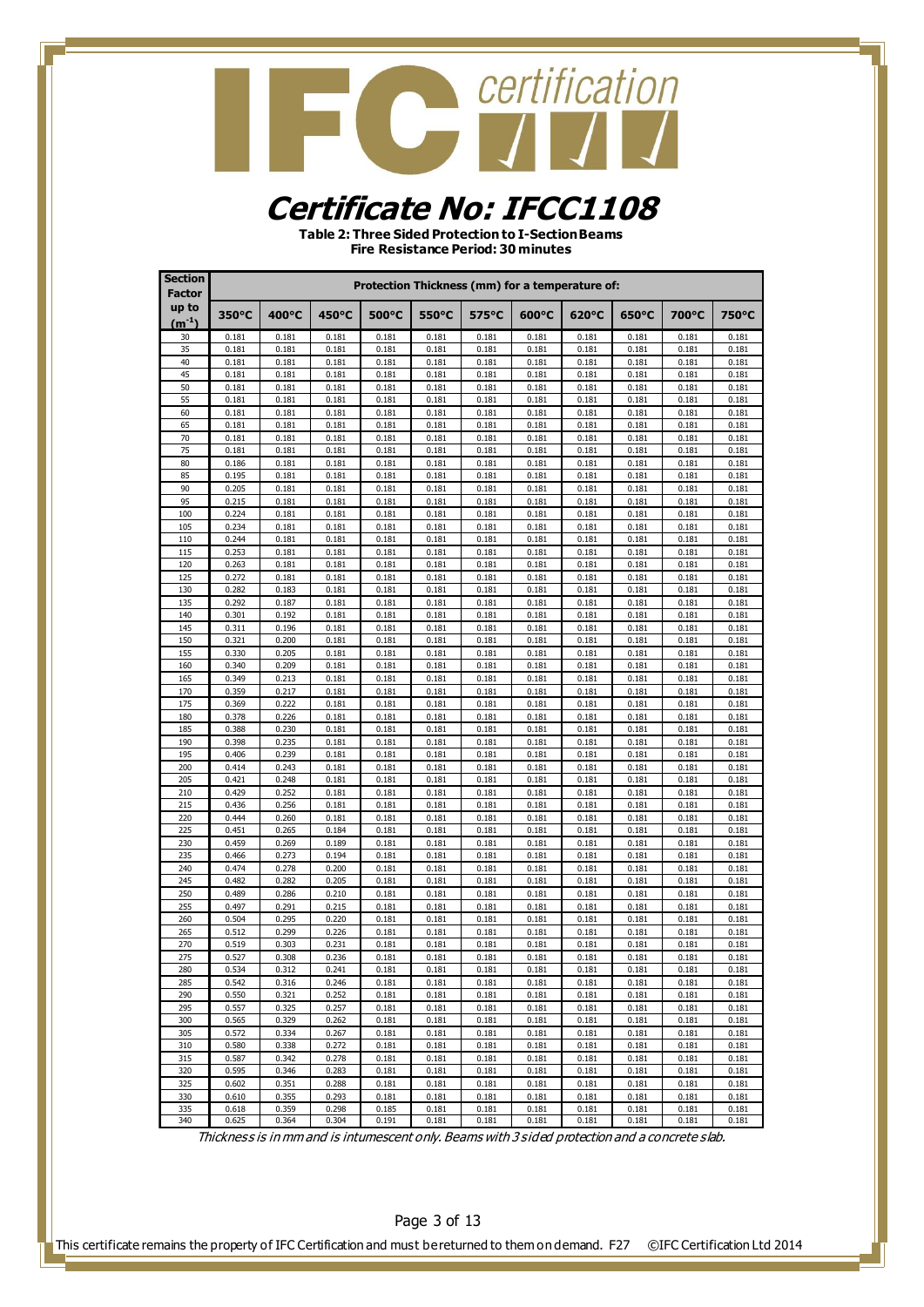### **CONTRACTE CONTRACTES**

#### **Certificate No: IFCC1108**

**Table 3: Three Sided Protection to I-Section Beams Fire Resistance Period: 45 minutes**

| <b>Section</b><br><b>Factor</b> |                | Protection Thickness (mm) for a temperature of:<br>400°C<br>450°C<br>700°C<br>500°C<br>575°C<br>600°C<br>620°C<br>650°C<br>750°C |                |                |                |                |                |                |                |                     |                |  |  |  |
|---------------------------------|----------------|----------------------------------------------------------------------------------------------------------------------------------|----------------|----------------|----------------|----------------|----------------|----------------|----------------|---------------------|----------------|--|--|--|
| up to<br>$(m^{-1})$             | 350°C          |                                                                                                                                  |                |                | 550°C          |                |                |                |                |                     |                |  |  |  |
| 30                              | 0.181          | 0.181                                                                                                                            | 0.181          | 0.181          | 0.181          | 0.181          | 0.181          | 0.181          | 0.181          | 0.181               | 0.181          |  |  |  |
| 35                              | 0.181          | 0.181                                                                                                                            | 0.181          | 0.181          | 0.181          | 0.181          | 0.181          | 0.181          | 0.181          | 0.181               | 0.181          |  |  |  |
| 40                              | 0.181          | 0.181                                                                                                                            | 0.181          | 0.181          | 0.181          | 0.181          | 0.181          | 0.181          | 0.181          | 0.181               | 0.181          |  |  |  |
| 45<br>50                        | 0.189<br>0.237 | 0.181<br>0.181                                                                                                                   | 0.181<br>0.181 | 0.181<br>0.181 | 0.181<br>0.181 | 0.181<br>0.181 | 0.181<br>0.181 | 0.181<br>0.181 | 0.181<br>0.181 | 0.181<br>0.181      | 0.181<br>0.181 |  |  |  |
| 55                              | 0.285          | 0.186                                                                                                                            | 0.181          | 0.181          | 0.181          | 0.181          | 0.181          | 0.181          | 0.181          | 0.181               | 0.181          |  |  |  |
| 60                              | 0.334          | 0.196                                                                                                                            | 0.181          | 0.181          | 0.181          | 0.181          | 0.181          | 0.181          | 0.181          | 0.181               | 0.181          |  |  |  |
| 65                              | 0.382          | 0.207                                                                                                                            | 0.181          | 0.181          | 0.181          | 0.181          | 0.181          | 0.181          | 0.181          | 0.181               | 0.181          |  |  |  |
| 70<br>75                        | 0.423<br>0.458 | 0.217<br>0.227                                                                                                                   | 0.181<br>0.183 | 0.181          | 0.181<br>0.181 | 0.181<br>0.181 | 0.181          | 0.181          | 0.181<br>0.181 | 0.181<br>0.181      | 0.181<br>0.181 |  |  |  |
| 80                              | 0.494          | 0.238                                                                                                                            | 0.191          | 0.181<br>0.181 | 0.181          | 0.181          | 0.181<br>0.181 | 0.181<br>0.181 | 0.181          | 0.181               | 0.181          |  |  |  |
| 85                              | 0.529          | 0.248                                                                                                                            | 0.199          | 0.181          | 0.181          | 0.181          | 0.181          | 0.181          | 0.181          | 0.181               | 0.181          |  |  |  |
| 90                              | 0.565          | 0.259                                                                                                                            | 0.207          | 0.181          | 0.181          | 0.181          | 0.181          | 0.181          | 0.181          | 0.181               | 0.181          |  |  |  |
| 95                              | 0.600          | 0.269                                                                                                                            | 0.215          | 0.181          | 0.181          | 0.181          | 0.181          | 0.181          | 0.181          | 0.181               | 0.181          |  |  |  |
| 100<br>105                      | 0.622<br>0.635 | 0.280<br>0.290                                                                                                                   | 0.223<br>0.231 | 0.181<br>0.181 | 0.181<br>0.181 | 0.181<br>0.181 | 0.181<br>0.181 | 0.181<br>0.181 | 0.181<br>0.181 | 0.181<br>0.181      | 0.181<br>0.181 |  |  |  |
| 110                             | 0.647          | 0.300                                                                                                                            | 0.239          | 0.186          | 0.181          | 0.181          | 0.181          | 0.181          | 0.181          | 0.181               | 0.181          |  |  |  |
| 115                             | 0.660          | 0.311                                                                                                                            | 0.247          | 0.191          | 0.181          | 0.181          | 0.181          | 0.181          | 0.181          | 0.181               | 0.181          |  |  |  |
| 120                             | 0.672          | 0.321                                                                                                                            | 0.255          | 0.196          | 0.181          | 0.181          | 0.181          | 0.181          | 0.181          | 0.181               | 0.181          |  |  |  |
| 125                             | 0.685          | 0.332                                                                                                                            | 0.263          | 0.202          | 0.181          | 0.181          | 0.181          | 0.181          | 0.181          | 0.181               | 0.181          |  |  |  |
| 130<br>135                      | 0.698<br>0.710 | 0.342<br>0.353                                                                                                                   | 0.271<br>0.279 | 0.207<br>0.212 | 0.181<br>0.181 | 0.181<br>0.181 | 0.181<br>0.181 | 0.181<br>0.181 | 0.181<br>0.181 | 0.181<br>0.181      | 0.181<br>0.181 |  |  |  |
| 140                             | 0.723          | 0.363                                                                                                                            | 0.287          | 0.217          | 0.181          | 0.181          | 0.181          | 0.181          | 0.181          | 0.181               | 0.181          |  |  |  |
| 145                             | 0.735          | 0.373                                                                                                                            | 0.294          | 0.222          | 0.183          | 0.181          | 0.181          | 0.181          | 0.181          | 0.181               | 0.181          |  |  |  |
| 150                             | 0.748          | 0.384                                                                                                                            | 0.302          | 0.227          | 0.188          | 0.181          | 0.181          | 0.181          | 0.181          | 0.181               | 0.181          |  |  |  |
| 155                             | 0.760          | 0.394                                                                                                                            | 0.310          | 0.232          | 0.193          | 0.181          | 0.181          | 0.181          | 0.181          | 0.181               | 0.181          |  |  |  |
| 160<br>165                      | 0.773<br>0.785 | 0.407<br>0.429                                                                                                                   | 0.318<br>0.326 | 0.237<br>0.242 | 0.198<br>0.203 | 0.181<br>0.181 | 0.181<br>0.181 | 0.181<br>0.181 | 0.181<br>0.181 | 0.181<br>0.181      | 0.181<br>0.181 |  |  |  |
| 170                             | 0.798          | 0.450                                                                                                                            | 0.334          | 0.247          | 0.208          | 0.181          | 0.181          | 0.181          | 0.181          | 0.181               | 0.181          |  |  |  |
| 175                             | 0.810          | 0.472                                                                                                                            | 0.342          | 0.252          | 0.213          | 0.186          | 0.181          | 0.181          | 0.181          | 0.181               | 0.181          |  |  |  |
| 180                             | 0.823          | 0.493                                                                                                                            | 0.350          | 0.257          | 0.217          | 0.191          | 0.181          | 0.181          | 0.181          | 0.181               | 0.181          |  |  |  |
| 185                             | 0.836          | 0.515                                                                                                                            | 0.358          | 0.262          | 0.222          | 0.196          | 0.181          | 0.181          | 0.181          | 0.181               | 0.181<br>0.181 |  |  |  |
| 190<br>195                      | 0.848<br>0.861 | 0.536<br>0.558                                                                                                                   | 0.366<br>0.374 | 0.267<br>0.273 | 0.227<br>0.232 | 0.200<br>0.205 | 0.181<br>0.181 | 0.181<br>0.181 | 0.181<br>0.181 | 0.181<br>0.181      | 0.181          |  |  |  |
| 200                             | 0.873          | 0.579                                                                                                                            | 0.382          | 0.278          | 0.237          | 0.210          | 0.181          | 0.181          | 0.181          | 0.181               | 0.181          |  |  |  |
| 205                             | 0.886          | 0.601                                                                                                                            | 0.390          | 0.283          | 0.242          | 0.215          | 0.181          | 0.181          | 0.181          | 0.181               | 0.181          |  |  |  |
| 210                             | 0.898          | 0.625                                                                                                                            | 0.398          | 0.288          | 0.246          | 0.220          | 0.186          | 0.181          | 0.181          | 0.181               | 0.181          |  |  |  |
| 215<br>220                      |                | 0.656<br>0.687                                                                                                                   | 0.405<br>0.413 | 0.293<br>0.298 | 0.251<br>0.256 | 0.224<br>0.229 | 0.192<br>0.197 | 0.181<br>0.182 | 0.181<br>0.181 | 0.181<br>0.181      | 0.181<br>0.181 |  |  |  |
| 225                             |                | 0.719                                                                                                                            | 0.420          | 0.303          | 0.261          | 0.234          | 0.202          | 0.187          | 0.181          | 0.181               | 0.181          |  |  |  |
| 230                             |                | 0.750                                                                                                                            | 0.427          | 0.308          | 0.266          | 0.239          | 0.207          | 0.191          | 0.181          | 0.181               | 0.181          |  |  |  |
| 235                             |                | 0.781                                                                                                                            | 0.435          | 0.313          | 0.271          | 0.244          | 0.213          | 0.196          | 0.181          | 0.181               | 0.181          |  |  |  |
| 240                             |                | 0.812                                                                                                                            | 0.442          | 0.318          | 0.276          | 0.248          | 0.218          | 0.201          | 0.181          | 0.181               | 0.181          |  |  |  |
| 245<br>250                      |                | 0.843<br>0.874                                                                                                                   | 0.450<br>0.457 | 0.323<br>0.328 | 0.280<br>0.285 | 0.253<br>0.258 | 0.223<br>0.228 | 0.205<br>0.210 | 0.181<br>0.181 | 0.181<br>0.181      | 0.181<br>0.181 |  |  |  |
| 255                             |                | 0.905                                                                                                                            | 0.464          | 0.333          | 0.290          | 0.263          | 0.233          | 0.215          | 0.181          | 0.181               | 0.181          |  |  |  |
| 260                             |                |                                                                                                                                  | 0.472          | 0.339          | 0.295          | 0.268          | 0.239          | 0.219          | 0.181          | 0.181               | 0.181          |  |  |  |
| 265                             |                |                                                                                                                                  | 0.479          | 0.344          | 0.300          | 0.272          | 0.244          | 0.224          | 0.181          | 0.181               | 0.181          |  |  |  |
| 270                             |                |                                                                                                                                  | 0.486          | 0.349          | 0.305          | 0.277          | 0.249          | 0.229          | 0.181          | 0.181               | 0.181          |  |  |  |
| 275<br>280                      |                |                                                                                                                                  | 0.494<br>0.501 | 0.354<br>0.359 | 0.309<br>0.314 | 0.282<br>0.287 | 0.254<br>0.259 | 0.233<br>0.238 | 0.181<br>0.181 | 0.181<br>$_{0.181}$ | 0.181<br>0.181 |  |  |  |
| 285                             |                |                                                                                                                                  | 0.509          | 0.364          | 0.319          | 0.292          | 0.265          | 0.243          | 0.181          | 0.181               | 0.181          |  |  |  |
| 290                             |                |                                                                                                                                  | 0.516          | 0.369          | 0.324          | 0.296          | 0.270          | 0.248          | 0.184          | 0.181               | 0.181          |  |  |  |
| 295                             |                |                                                                                                                                  | 0.523          | 0.374          | 0.329          | 0.301          | 0.275          | 0.252          | 0.189          | 0.181               | 0.181          |  |  |  |
| 300                             |                |                                                                                                                                  | 0.531          | 0.379          | 0.334          | 0.306          | 0.280          | 0.257          | 0.195          | 0.181               | 0.181          |  |  |  |
| 305<br>310                      |                |                                                                                                                                  | 0.538<br>0.545 | 0.384<br>0.389 | 0.339<br>0.343 | 0.311<br>0.316 | 0.286<br>0.291 | 0.262<br>0.266 | 0.201<br>0.207 | 0.181<br>0.181      | 0.181<br>0.181 |  |  |  |
| 315                             |                |                                                                                                                                  | 0.553          | 0.394          | 0.348          | 0.320          | 0.296          | 0.271          | 0.213          | 0.181               | 0.181          |  |  |  |
| 320                             |                |                                                                                                                                  | 0.560          | 0.399          | 0.353          | 0.325          | 0.301          | 0.276          | 0.219          | 0.184               | 0.181          |  |  |  |
| 325                             |                |                                                                                                                                  | 0.568          | 0.410          | 0.358          | 0.330          | 0.306          | 0.280          | 0.225          | 0.189               | 0.181          |  |  |  |
| 330                             |                |                                                                                                                                  | 0.575          | 0.427          | 0.363          | 0.335          | 0.312          | 0.285          | 0.231          | 0.194               | 0.181          |  |  |  |
| 335<br>340                      |                |                                                                                                                                  | 0.582<br>0.590 | 0.445<br>0.462 | 0.368<br>0.373 | 0.340<br>0.344 | 0.317<br>0.322 | 0.290<br>0.294 | 0.236<br>0.242 | 0.200<br>0.205      | 0.181<br>0.181 |  |  |  |

Thickness is in mm and is intumescent only. Beams with 3 sided protection and a concrete slab.

Page 4 of 13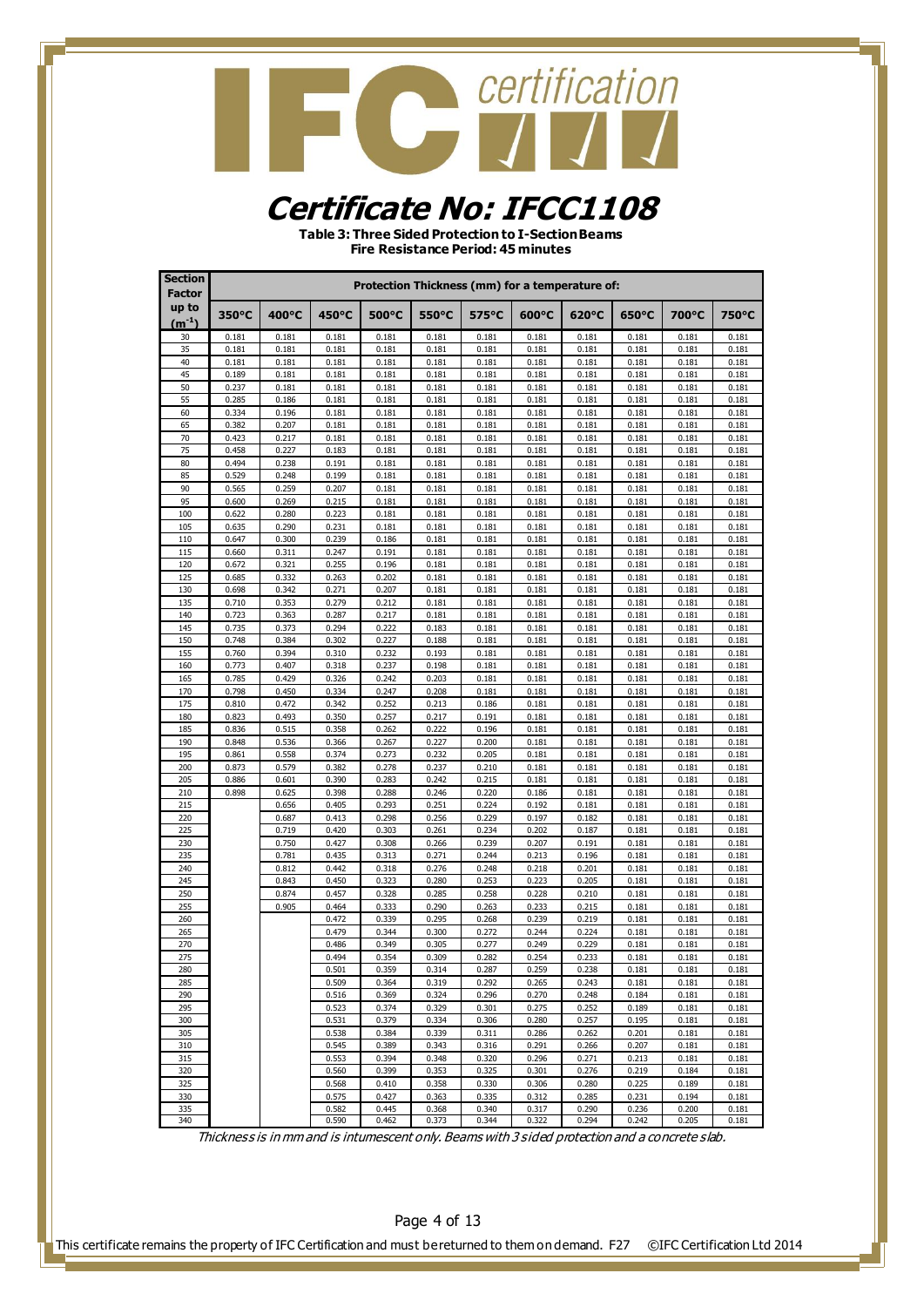### **CONTRACTE CONTRACTES**

#### **Certificate No: IFCC1108**

**Table 4: Three Sided Protection to I-Section Beams Fire Resistance Period: 60 minutes**

| <b>Section</b><br><b>Factor</b> |                |                |                |                |                | Protection Thickness (mm) for a temperature of: |                |                |                |                |                |
|---------------------------------|----------------|----------------|----------------|----------------|----------------|-------------------------------------------------|----------------|----------------|----------------|----------------|----------------|
| up to<br>$(m^{-1})$             | 350°C          | 400°C          | 450°C          | 500°C          | 550°C          | 575°C                                           | 600°C          | 620°C          | 650°C          | 700°C          | 750°C          |
| 30                              | 0.181          | 0.181          | 0.181          | 0.181          | 0.181          | 0.181                                           | 0.181          | 0.181          | 0.181          | 0.181          | 0.181          |
| 35                              | 0.302          | 0.181          | 0.181          | 0.181          | 0.181          | 0.181                                           | 0.181          | 0.181          | 0.181          | 0.181          | 0.181          |
| 40<br>45                        | 0.437<br>0.621 | 0.199<br>0.255 | 0.181<br>0.181 | 0.181<br>0.181 | 0.181<br>0.181 | 0.181<br>0.181                                  | 0.181<br>0.181 | 0.181<br>0.181 | 0.181<br>0.181 | 0.181<br>0.181 | 0.181<br>0.181 |
| 50                              | 0.805          | 0.311          | 0.201          | 0.181          | 0.181          | 0.181                                           | 0.181          | 0.181          | 0.181          | 0.181          | 0.181          |
| 55                              |                | 0.367          | 0.223          | 0.186          | 0.181          | 0.181                                           | 0.181          | 0.181          | 0.181          | 0.181          | 0.181          |
| 60                              |                | 0.420          | 0.244          | 0.197          | 0.181          | 0.181                                           | 0.181          | 0.181          | 0.181          | 0.181          | 0.181          |
| 65                              |                | 0.469          | 0.266          | 0.208          | 0.181          | 0.181                                           | 0.181          | 0.181          | 0.181          | 0.181          | 0.181          |
| 70<br>75                        |                | 0.518<br>0.566 | 0.288<br>0.310 | 0.219<br>0.230 | 0.189<br>0.197 | 0.183<br>0.189                                  | 0.181<br>0.181 | 0.181<br>0.181 | 0.181<br>0.181 | 0.181<br>0.181 | 0.181<br>0.181 |
| 80                              |                | 0.615          | 0.332          | 0.241          | 0.206          | 0.196                                           | 0.184          | 0.181          | 0.181          | 0.181          | 0.181          |
| 85                              |                | 0.629          | 0.353          | 0.252          | 0.214          | 0.202                                           | 0.190          | 0.181          | 0.181          | 0.181          | 0.181          |
| 90                              |                | 0.642          | 0.375          | 0.263          | 0.222          | 0.209                                           | 0.196          | 0.184          | 0.181          | 0.181          | 0.181          |
| 95                              |                | 0.656          | 0.397          | 0.274          | 0.230          | 0.215                                           | 0.202          | 0.189          | 0.181          | 0.181          | 0.181          |
| 100<br>105                      |                | 0.669<br>0.683 | 0.415<br>0.431 | 0.285<br>0.295 | 0.238<br>0.247 | 0.222<br>0.228                                  | 0.208<br>0.214 | 0.194<br>0.199 | 0.181<br>0.181 | 0.181<br>0.181 | 0.181<br>0.181 |
| 110                             |                | 0.697          | 0.447          | 0.306          | 0.255          | 0.235                                           | 0.219          | 0.204          | 0.186          | 0.181          | 0.181          |
| 115                             |                | 0.710          | 0.464          | 0.317          | 0.263          | 0.241                                           | 0.225          | 0.209          | 0.190          | 0.181          | 0.181          |
| 120                             |                | 0.724          | 0.480          | 0.328          | 0.271          | 0.248                                           | 0.231          | 0.214          | 0.195          | 0.181          | 0.181          |
| 125<br>130                      |                | 0.737<br>0.751 | 0.496          | 0.339          | 0.279          | 0.254                                           | 0.237          | 0.219<br>0.223 | 0.200          | 0.181<br>0.181 | 0.181<br>0.181 |
| 135                             |                | 0.765          | 0.513<br>0.529 | 0.350<br>0.361 | 0.287<br>0.296 | 0.261<br>0.268                                  | 0.243<br>0.249 | 0.228          | 0.205<br>0.210 | 0.181          | 0.181          |
| 140                             |                | 0.778          | 0.545          | 0.372          | 0.304          | 0.274                                           | 0.255          | 0.233          | 0.215          | 0.181          | 0.181          |
| 145                             |                | 0.792          | 0.562          | 0.383          | 0.312          | 0.281                                           | 0.261          | 0.238          | 0.220          | 0.183          | 0.181          |
| 150                             |                | 0.805          | 0.578          | 0.394          | 0.320          | 0.287                                           | 0.267          | 0.243          | 0.224          | 0.188          | 0.181          |
| 155                             |                | 0.819<br>0.832 | 0.594<br>0.611 | 0.405<br>0.420 | 0.328<br>0.337 | 0.294<br>0.300                                  | 0.273<br>0.279 | 0.248<br>0.253 | 0.229<br>0.234 | 0.193          | 0.181          |
| 160<br>165                      |                | 0.846          | 0.634          | 0.434          | 0.345          | 0.307                                           | 0.285          | 0.258          | 0.239          | 0.198<br>0.203 | 0.181<br>0.181 |
| 170                             |                | 0.860          | 0.660          | 0.449          | 0.353          | 0.313                                           | 0.291          | 0.263          | 0.244          | 0.208          | 0.181          |
| 175                             |                | 0.873          | 0.686          | 0.463          | 0.361          | 0.320                                           | 0.297          | 0.267          | 0.249          | 0.213          | 0.181          |
| 180                             |                | 0.887          | 0.712          | 0.478          | 0.369          | 0.326                                           | 0.303          | 0.272          | 0.253          | 0.217          | 0.181          |
| 185<br>190                      |                | 0.900          | 0.737<br>0.763 | 0.492<br>0.507 | 0.377<br>0.386 | 0.333<br>0.339                                  | 0.309<br>0.315 | 0.277<br>0.282 | 0.258<br>0.263 | 0.222<br>0.227 | 0.181<br>0.181 |
| 195                             |                |                | 0.789          | 0.521          | 0.394          | 0.346                                           | 0.321          | 0.287          | 0.268          | 0.232          | 0.181          |
| 200                             |                |                | 0.815          | 0.536          | 0.402          | 0.352                                           | 0.327          | 0.292          | 0.273          | 0.237          | 0.181          |
| 205                             |                |                | 0.841          | 0.550          | 0.411          | 0.359                                           | 0.333          | 0.297          | 0.278          | 0.242          | 0.181          |
| 210                             |                |                | 0.867          | 0.565          | 0.419          | 0.365                                           | 0.339          | 0.302          | 0.283          | 0.246          | 0.181          |
| 215<br>220                      |                |                | 0.892          | 0.579<br>0.594 | 0.428<br>0.437 | 0.372<br>0.378                                  | 0.345<br>0.351 | 0.307<br>0.311 | 0.287<br>0.292 | 0.251<br>0.256 | 0.181<br>0.186 |
| 225                             |                |                |                | 0.608          | 0.445          | 0.385                                           | 0.357          | 0.316          | 0.297          | 0.261          | 0.191          |
| 230                             |                |                |                | 0.623          | 0.454          | 0.391                                           | 0.362          | 0.321          | 0.302          | 0.266          | 0.196          |
| 235                             |                |                |                | 0.637          | 0.463          | 0.398                                           | 0.368          | 0.326          | 0.307          | 0.271          | 0.201          |
| 240                             |                |                |                | 0.652          | 0.472          | 0.406                                           | 0.374          | 0.331          | 0.312          | 0.276          | 0.206          |
| 245<br>250                      |                |                |                | 0.666          | 0.480<br>0.489 | 0.416<br>0.426                                  | 0.380<br>0.386 | 0.336<br>0.341 | 0.316<br>0.321 | 0.280<br>0.285 | 0.211<br>0.216 |
| 255                             |                |                |                |                | 0.498          | 0.436                                           | 0.392          | 0.346          | 0.326          | 0.290          | 0.221          |
| 260                             |                |                |                |                | 0.506          | 0.446                                           | 0.398          | 0.351          | 0.331          | 0.295          | 0.226          |
| 265                             |                |                |                |                | 0.515          | 0.456                                           | 0.406          | 0.356          | 0.336          | 0.300          | 0.231          |
| 270<br>275                      |                |                |                |                | 0.524          | 0.466<br>0.476                                  | 0.416<br>0.426 | 0.360          | 0.341          | 0.305<br>0.309 | 0.236<br>0.241 |
| 280                             |                |                |                |                | 0.532<br>0.541 | 0.486                                           | 0.435          | 0.365<br>0.370 | 0.345<br>0.350 | 0.314          | 0.246          |
| 285                             |                |                |                |                | 0.550          | 0.496                                           | 0.445          | 0.375          | 0.355          | 0.319          | 0.251          |
| 290                             |                |                |                |                | 0.558          | 0.506                                           | 0.455          | 0.380          | 0.360          | 0.324          | 0.256          |
| 295                             |                |                |                |                | 0.567          | 0.516                                           | 0.465          | 0.385          | 0.365          | 0.329          | 0.261          |
| 300                             |                |                |                |                | 0.576          | 0.526                                           | 0.475          | 0.390          | 0.370          | 0.334          | 0.266<br>0.271 |
| 305<br>310                      |                |                |                |                | 0.584<br>0.593 | 0.536<br>0.545                                  | 0.485<br>0.495 | 0.395<br>0.400 | 0.375<br>0.379 | 0.339<br>0.343 | 0.276          |
| 315                             |                |                |                |                | 0.602          | 0.555                                           | 0.505          | 0.408          | 0.384          | 0.348          | 0.282          |
| 320                             |                |                |                |                | 0.611          | 0.565                                           | 0.515          | 0.420          | 0.389          | 0.353          | 0.287          |
| 325                             |                |                |                |                | 0.619          | 0.575                                           | 0.525          | 0.432          | 0.394          | 0.358          | 0.292          |
| 330                             |                |                |                |                | 0.628          | 0.585                                           | 0.535          | 0.445          | 0.399          | 0.363          | 0.297          |
| 335<br>340                      |                |                |                |                | 0.637<br>0.645 | 0.595<br>0.605                                  | 0.545<br>0.555 | 0.457<br>0.469 | 0.406<br>0.419 | 0.368<br>0.373 | 0.302<br>0.307 |

Thickness is in mm and is intumescent only. Beams with 3 sided protection and a concrete slab.

Page 5 of 13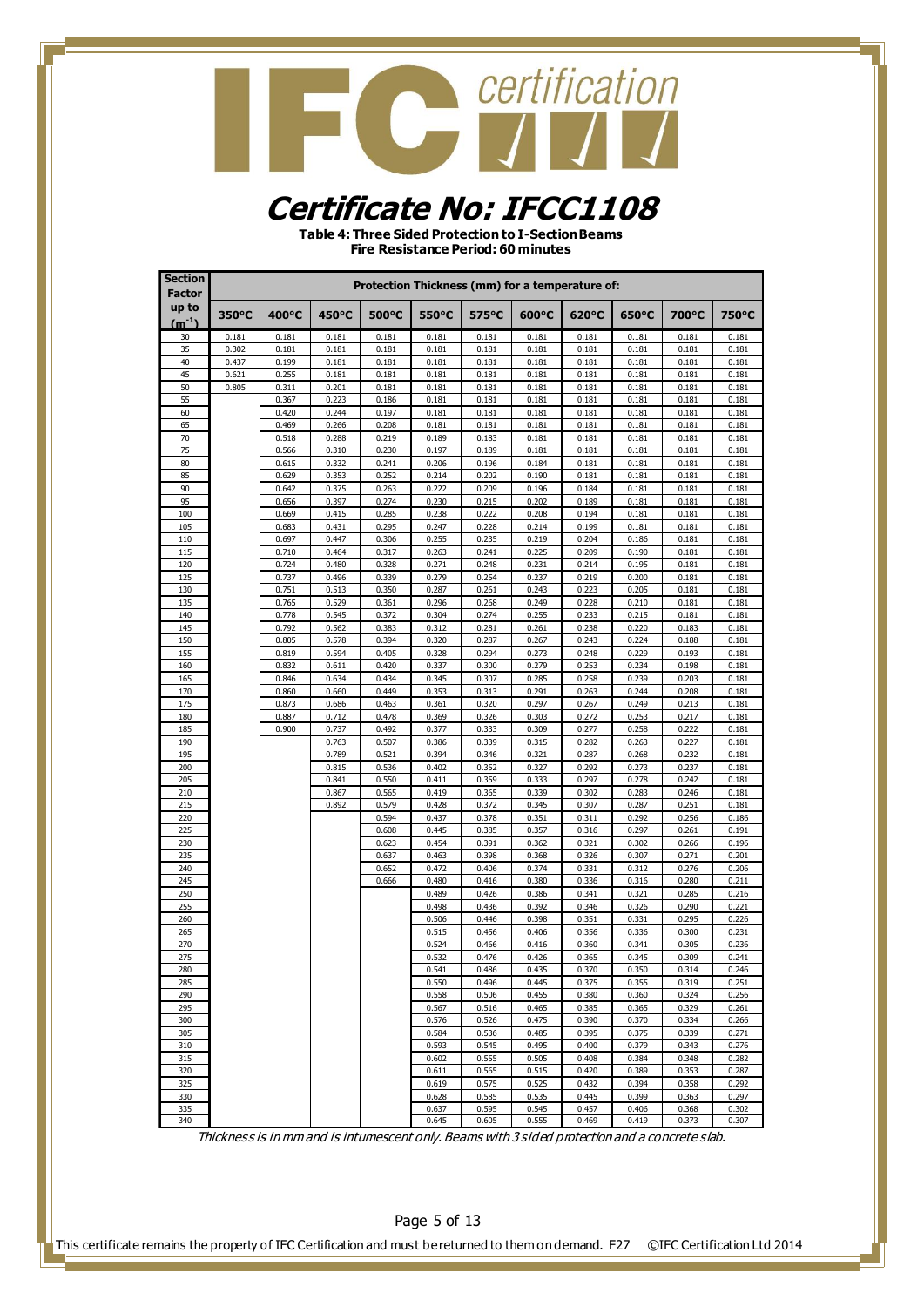### **CONTRACTE CONTRACTES**

#### **Certificate No: IFCC1108**

**Table 5: Three Sided Protection to I-Section Beams Fire Resistance Period: 75 minutes**

| <b>Section</b><br><b>Factor</b> |       |       |                |                |                | Protection Thickness (mm) for a temperature of: |                |                |                |                |                |
|---------------------------------|-------|-------|----------------|----------------|----------------|-------------------------------------------------|----------------|----------------|----------------|----------------|----------------|
| up to<br>$(m^{-1})$             | 350°C | 400°C | 450°C          | 500°C          | 550°C          | 575°C                                           | 600°C          | 620°C          | 650°C          | 700°C          | 750°C          |
| 30                              |       | 0.181 | 0.181          | 0.181          | 0.181          | 0.181                                           | 0.181          | 0.181          | 0.181          | 0.181          | 0.181          |
| 35                              |       | 0.330 | 0.199          | 0.181          | 0.181          | 0.181                                           | 0.181          | 0.181          | 0.181          | 0.181          | 0.181          |
| 40                              |       | 0.506 | 0.266          | 0.189          | 0.181          | 0.181                                           | 0.181          | 0.181          | 0.181          | 0.181          | 0.181          |
| 45<br>50                        |       | 0.682 | 0.334<br>0.402 | 0.219<br>0.250 | 0.188<br>0.204 | 0.181<br>0.192                                  | 0.181<br>0.181 | 0.181<br>0.181 | 0.181<br>0.181 | 0.181<br>0.181 | 0.181<br>0.181 |
| 55                              |       |       | 0.423          | 0.281          | 0.219          | 0.205                                           | 0.192          | 0.186          | 0.181          | 0.181          | 0.181          |
| 60                              |       |       | 0.445          | 0.312          | 0.234          | 0.218                                           | 0.204          | 0.196          | 0.181          | 0.181          | 0.181          |
| 65                              |       |       | 0.466          | 0.343          | 0.249          | 0.232                                           | 0.216          | 0.207          | 0.188          | 0.181          | 0.181          |
| 70                              |       |       | 0.487          | 0.373          | 0.265          | 0.245                                           | 0.228          | 0.217          | 0.197          | 0.181          | 0.181          |
| 75<br>80                        |       |       | 0.509<br>0.530 | 0.404<br>0.434 | 0.280<br>0.295 | 0.258<br>0.271                                  | 0.240<br>0.252 | 0.227<br>0.238 | 0.206<br>0.216 | 0.181<br>0.186 | 0.181<br>0.181 |
| 85                              |       |       | 0.551          | 0.465          | 0.311          | 0.284                                           | 0.264          | 0.248          | 0.225          | 0.192          | 0.181          |
| 90                              |       |       | 0.572          | 0.495          | 0.326          | 0.297                                           | 0.276          | 0.259          | 0.234          | 0.199          | 0.181          |
| 95                              |       |       | 0.594          | 0.525          | 0.341          | 0.310                                           | 0.288          | 0.269          | 0.243          | 0.205          | 0.181          |
| 100                             |       |       | 0.615          | 0.555          | 0.356          | 0.323                                           | 0.300          | 0.280          | 0.252          | 0.211          | 0.184          |
| 105<br>110                      |       |       | 0.638<br>0.662 | 0.585<br>0.615 | 0.372<br>0.387 | 0.337<br>0.350                                  | 0.312<br>0.323 | 0.290<br>0.300 | 0.261<br>0.271 | 0.218<br>0.224 | 0.188<br>0.193 |
| 115                             |       |       | 0.685          | 0.629          | 0.402          | 0.363                                           | 0.335          | 0.311          | 0.280          | 0.230          | 0.198          |
| 120                             |       |       | 0.709          | 0.643          | 0.421          | 0.376                                           | 0.347          | 0.321          | 0.289          | 0.237          | 0.202          |
| 125                             |       |       | 0.732          | 0.657          | 0.439          | 0.389                                           | 0.359          | 0.332          | 0.298          | 0.243          | 0.207          |
| 130                             |       |       | 0.756          | 0.671          | 0.458          | 0.402                                           | 0.371          | 0.342          | 0.307          | 0.249          | 0.212          |
| 135                             |       |       | 0.779          | 0.685          | 0.476          | 0.421                                           | 0.383          | 0.353          | 0.316          | 0.256          | 0.216          |
| 140<br>145                      |       |       | 0.803<br>0.826 | 0.699<br>0.713 | 0.495<br>0.513 | 0.439<br>0.457                                  | 0.395<br>0.407 | 0.363<br>0.373 | 0.325<br>0.335 | 0.262<br>0.268 | 0.221<br>0.226 |
| 150                             |       |       | 0.850          | 0.728          | 0.532          | 0.475                                           | 0.420          | 0.384          | 0.344          | 0.275          | 0.230          |
| 155                             |       |       | 0.873          | 0.742          | 0.550          | 0.493                                           | 0.433          | 0.394          | 0.353          | 0.281          | 0.235          |
| 160                             |       |       | 0.897          | 0.756          | 0.569          | 0.511                                           | 0.445          | 0.405          | 0.362          | 0.288          | 0.240          |
| 165                             |       |       |                | 0.770          | 0.588          | 0.529                                           | 0.458          | 0.417          | 0.371          | 0.294          | 0.244          |
| 170<br>175                      |       |       |                | 0.784<br>0.798 | 0.606<br>0.625 | 0.547<br>0.565                                  | 0.470<br>0.483 | 0.428<br>0.440 | 0.380<br>0.390 | 0.300<br>0.307 | 0.249<br>0.254 |
| 180                             |       |       |                | 0.812          | 0.646          | 0.584                                           | 0.496          | 0.452          | 0.399          | 0.313          | 0.258          |
| 185                             |       |       |                | 0.826          | 0.666          | 0.602                                           | 0.508          | 0.463          | 0.407          | 0.319          | 0.263          |
| 190                             |       |       |                | 0.840          | 0.686          | 0.620                                           | 0.521          | 0.475          | 0.415          | 0.326          | 0.268          |
| 195                             |       |       |                | 0.854          | 0.706          | 0.640                                           | 0.534          | 0.487          | 0.423          | 0.332          | 0.273          |
| 200<br>205                      |       |       |                | 0.868<br>0.882 | 0.726<br>0.746 | 0.660<br>0.680                                  | 0.546<br>0.559 | 0.498<br>0.510 | 0.432<br>0.440 | 0.338<br>0.345 | 0.277<br>0.282 |
| 210                             |       |       |                | 0.896          | 0.766          | 0.700                                           | 0.571          | 0.522          | 0.448          | 0.351          | 0.287          |
| 215                             |       |       |                |                | 0.787          | 0.720                                           | 0.584          | 0.533          | 0.456          | 0.357          | 0.291          |
| 220                             |       |       |                |                | 0.807          | 0.740                                           | 0.597          | 0.545          | 0.464          | 0.364          | 0.296          |
| 225                             |       |       |                |                | 0.827          | 0.760                                           | 0.609          | 0.557          | 0.472          | 0.370          | 0.301          |
| 230<br>235                      |       |       |                |                | 0.847<br>0.867 | 0.780<br>0.800                                  | 0.632<br>0.663 | 0.568<br>0.580 | 0.481<br>0.489 | 0.377<br>0.383 | 0.305<br>0.310 |
| 240                             |       |       |                |                | 0.887          | 0.820                                           | 0.693          | 0.592          | 0.497          | 0.389          | 0.315          |
| 245                             |       |       |                |                |                | 0.840                                           | 0.724          | 0.603          | 0.505          | 0.396          | 0.319          |
| 250                             |       |       |                |                |                | 0.860                                           | 0.755          | 0.615          | 0.513          | 0.402          | 0.324          |
| 255                             |       |       |                |                |                | 0.880                                           | 0.786          | 0.636          | 0.521          | 0.413          | 0.329          |
| 260                             |       |       |                |                |                | 0.900                                           | 0.817          | 0.657          | 0.529          | 0.424          | 0.333          |
| 265<br>270                      |       |       |                |                |                |                                                 | 0.847<br>0.878 | 0.678<br>0.698 | 0.538<br>0.546 | 0.436<br>0.447 | 0.338<br>0.343 |
| 275                             |       |       |                |                |                |                                                 |                | 0.719          | 0.554          | 0.458          | 0.347          |
| 280                             |       |       |                |                |                |                                                 |                | 0.740          | 0.562          | 0.469          | 0.352          |
| 285                             |       |       |                |                |                |                                                 |                | 0.761          | 0.570          | 0.481          | 0.357          |
| 290                             |       |       |                |                |                |                                                 |                | 0.782          | 0.578          | 0.492          | 0.361          |
| 295<br>300                      |       |       |                |                |                |                                                 |                | 0.803<br>0.823 | 0.586<br>0.595 | 0.503<br>0.514 | 0.366<br>0.371 |
| 305                             |       |       |                |                |                |                                                 |                | 0.844          | 0.603          | 0.526          | 0.375          |
| 310                             |       |       |                |                |                |                                                 |                | 0.865          | 0.611          | 0.537          | 0.380          |
| 315                             |       |       |                |                |                |                                                 |                | 0.886          | 0.619          | 0.548          | 0.385          |
| 320                             |       |       |                |                |                |                                                 |                |                | 0.627          | 0.559          | 0.390          |
| 325<br>330                      |       |       |                |                |                |                                                 |                |                | 0.635<br>0.644 | 0.570<br>0.582 | 0.394<br>0.399 |
| 335                             |       |       |                |                |                |                                                 |                |                | 0.652          | 0.593          | 0.412          |
| 340                             |       |       |                |                |                |                                                 |                |                | 0.660          | 0.604          | 0.440          |

Thickness is in mm and is intumescent only. Beams with 3 sided protection and a concrete slab.

#### Page 6 of 13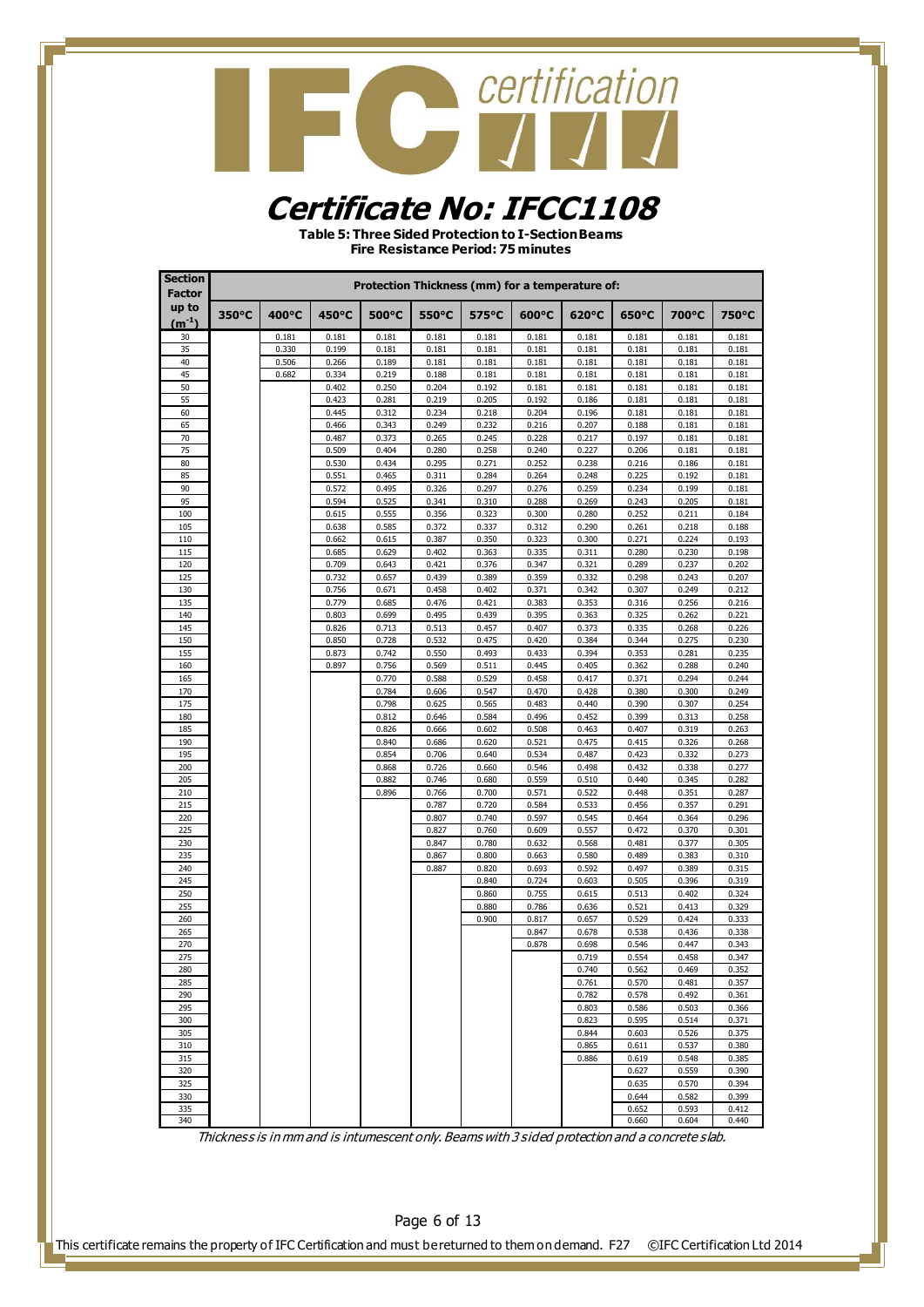#### **Certificate No: IFCC1108**

**Table 6: Three Sided Protection to I-Section Beams Fire Resistance Period: 90 minutes**

| <b>Section</b><br><b>Factor</b> |       |       |       |                |                | Protection Thickness (mm) for a temperature of: |                |                |                |                |                |
|---------------------------------|-------|-------|-------|----------------|----------------|-------------------------------------------------|----------------|----------------|----------------|----------------|----------------|
| up to<br>$(m^{-1})$             | 350°C | 400°C | 450°C | 500°C          | 550°C          | 575°C                                           | 600°C          | 620°C          | 650°C          | 700°C          | 750°C          |
| 30                              |       |       | 0.360 | 0.181          | 0.181          | 0.181                                           | 0.181          | 0.181          | 0.181          | 0.181          | 0.181          |
| 35                              |       |       | 0.438 | 0.249          | 0.183          | 0.181                                           | 0.181          | 0.181          | 0.181          | 0.181          | 0.181          |
| 40                              |       |       | 0.615 | 0.327          | 0.225          | 0.188                                           | 0.192          | 0.184          | 0.181          | 0.181          | 0.181          |
| 45                              |       |       |       | 0.405          | 0.268          | 0.272                                           | 0.214          | 0.201          | 0.187          | 0.181          | 0.181          |
| 50<br>55                        |       |       |       | 0.505<br>0.604 | 0.310<br>0.352 | 0.357<br>0.413                                  | 0.237<br>0.260 | 0.218<br>0.235 | 0.201<br>0.216 | 0.181<br>0.186 | 0.181<br>0.181 |
| 60                              |       |       |       | 0.650          | 0.394          | 0.435                                           | 0.283          | 0.252          | 0.231          | 0.198          | 0.181          |
| 65                              |       |       |       | 0.690          | 0.444          | 0.458                                           | 0.305          | 0.269          | 0.246          | 0.210          | 0.181          |
| 70                              |       |       |       | 0.730          | 0.497          | 0.480                                           | 0.328          | 0.286          | 0.261          | 0.222          | 0.190          |
| 75                              |       |       |       | 0.770          | 0.549          | 0.503                                           | 0.351          | 0.303          | 0.276          | 0.235          | 0.199          |
| 80<br>85                        |       |       |       | 0.809<br>0.849 | 0.601<br>0.625 | 0.525<br>0.548                                  | 0.374<br>0.397 | 0.320<br>0.337 | 0.290<br>0.305 | 0.247<br>0.259 | 0.208<br>0.217 |
| 90                              |       |       |       | 0.889          | 0.638          | 0.570                                           | 0.421          | 0.354          | 0.320          | 0.272          | 0.226          |
| 95                              |       |       |       |                | 0.650          | 0.593                                           | 0.445          | 0.371          | 0.335          | 0.284          | 0.234          |
| 100                             |       |       |       |                | 0.663          | 0.615                                           | 0.469          | 0.388          | 0.350          | 0.296          | 0.243          |
| 105                             |       |       |       |                | 0.676          | 0.629                                           | 0.494          | 0.405          | 0.364          | 0.309          | 0.252          |
| 110<br>115                      |       |       |       |                | 0.689<br>0.702 | 0.643<br>0.657                                  | 0.518<br>0.542 | 0.426<br>0.446 | 0.379<br>0.394 | 0.321<br>0.333 | 0.261<br>0.270 |
| 120                             |       |       |       |                | 0.715          | 0.671                                           | 0.567          | 0.467          | 0.416          | 0.346          | 0.279          |
| 125                             |       |       |       |                | 0.728          | 0.685                                           | 0.591          | 0.487          | 0.445          | 0.358          | 0.288          |
| 130                             |       |       |       |                | 0.741          | 0.699                                           | 0.615          | 0.508          | 0.475          | 0.370          | 0.297          |
| 135                             |       |       |       |                | 0.754          | 0.713                                           | 0.633          | 0.528          | 0.504          | 0.383          | 0.306          |
| 140                             |       |       |       |                | 0.767          | 0.728                                           | 0.651          | 0.549          | 0.534          | 0.395          | 0.315          |
| 145<br>150                      |       |       |       |                | 0.780<br>0.793 | 0.742<br>0.756                                  | 0.669<br>0.686 | 0.569<br>0.589 | 0.563<br>0.592 | 0.408<br>0.422 | 0.324<br>0.333 |
| 155                             |       |       |       |                | 0.806          | 0.770                                           | 0.704          | 0.610          | 0.618          | 0.437          | 0.342          |
| 160                             |       |       |       |                | 0.819          | 0.784                                           | 0.722          | 0.631          | 0.634          | 0.451          | 0.351          |
| 165                             |       |       |       |                | 0.832          | 0.798                                           | 0.739          | 0.652          | 0.649          | 0.465          | 0.360          |
| 170                             |       |       |       |                | 0.845          | 0.812                                           | 0.757          | 0.673          | 0.664          | 0.480          | 0.369          |
| 175<br>180                      |       |       |       |                | 0.858<br>0.871 | 0.826<br>0.840                                  | 0.775<br>0.792 | 0.695<br>0.716 | 0.679<br>0.694 | 0.494<br>0.508 | 0.378<br>0.386 |
| 185                             |       |       |       |                | 0.883          | 0.854                                           | 0.810          | 0.737          | 0.709          | 0.522          | 0.395          |
| 190                             |       |       |       |                | 0.896          | 0.868                                           | 0.828          | 0.758          | 0.724          | 0.537          | 0.405          |
| 195                             |       |       |       |                |                | 0.882                                           | 0.846          | 0.779          | 0.739          | 0.551          | 0.419          |
| 200                             |       |       |       |                |                | 0.896                                           | 0.863          | 0.801          | 0.754          | 0.565          | 0.432          |
| 205<br>210                      |       |       |       |                |                |                                                 | 0.881<br>0.899 | 0.822<br>0.843 | 0.769<br>0.784 | 0.580<br>0.594 | 0.445<br>0.458 |
| 215                             |       |       |       |                |                |                                                 |                | 0.864          | 0.799          | 0.608          | 0.471          |
| 220                             |       |       |       |                |                |                                                 |                | 0.886          | 0.814          | 0.628          | 0.484          |
| 225                             |       |       |       |                |                |                                                 |                |                | 0.829          | 0.652          | 0.497          |
| 230                             |       |       |       |                |                |                                                 |                |                | 0.844          | 0.676          | 0.510          |
| 235<br>240                      |       |       |       |                |                |                                                 |                |                | 0.859<br>0.874 | 0.700<br>0.724 | 0.523<br>0.536 |
| 245                             |       |       |       |                |                |                                                 |                |                | 0.889          | 0.748          | 0.549          |
| 250                             |       |       |       |                |                |                                                 |                |                | 0.904          | 0.772          | 0.562          |
| 255                             |       |       |       |                |                |                                                 |                |                |                | 0.797          | 0.575          |
| 260                             |       |       |       |                |                |                                                 |                |                |                | 0.821          | 0.588          |
| 265                             |       |       |       |                |                |                                                 |                |                |                | 0.845          | 0.601          |
| 270<br>275                      |       |       |       |                |                |                                                 |                |                |                | 0.869<br>0.893 | 0.614<br>0.635 |
| 280                             |       |       |       |                |                |                                                 |                |                |                |                | 0.656          |
| 285                             |       |       |       |                |                |                                                 |                |                |                |                | 0.677          |
| 290                             |       |       |       |                |                |                                                 |                |                |                |                | 0.698          |
| 295                             |       |       |       |                |                |                                                 |                |                |                |                | 0.719          |
| 300<br>305                      |       |       |       |                |                |                                                 |                |                |                |                | 0.741<br>0.762 |
| 310                             |       |       |       |                |                |                                                 |                |                |                |                | 0.783          |
| 315                             |       |       |       |                |                |                                                 |                |                |                |                | 0.804          |
| 320                             |       |       |       |                |                |                                                 |                |                |                |                | 0.825          |
| 325                             |       |       |       |                |                |                                                 |                |                |                |                | 0.846          |
| 330                             |       |       |       |                |                |                                                 |                |                |                |                | 0.867          |
| 335<br>340                      |       |       |       |                |                |                                                 |                |                |                |                | 0.888          |

Thickness is in mm and is intumescent only. Beams with 3 sided protection and a concrete slab.

**Table 7: Protection to I-Section Columns Fire Resistance Period: 15 minutes**

Page 7 of 13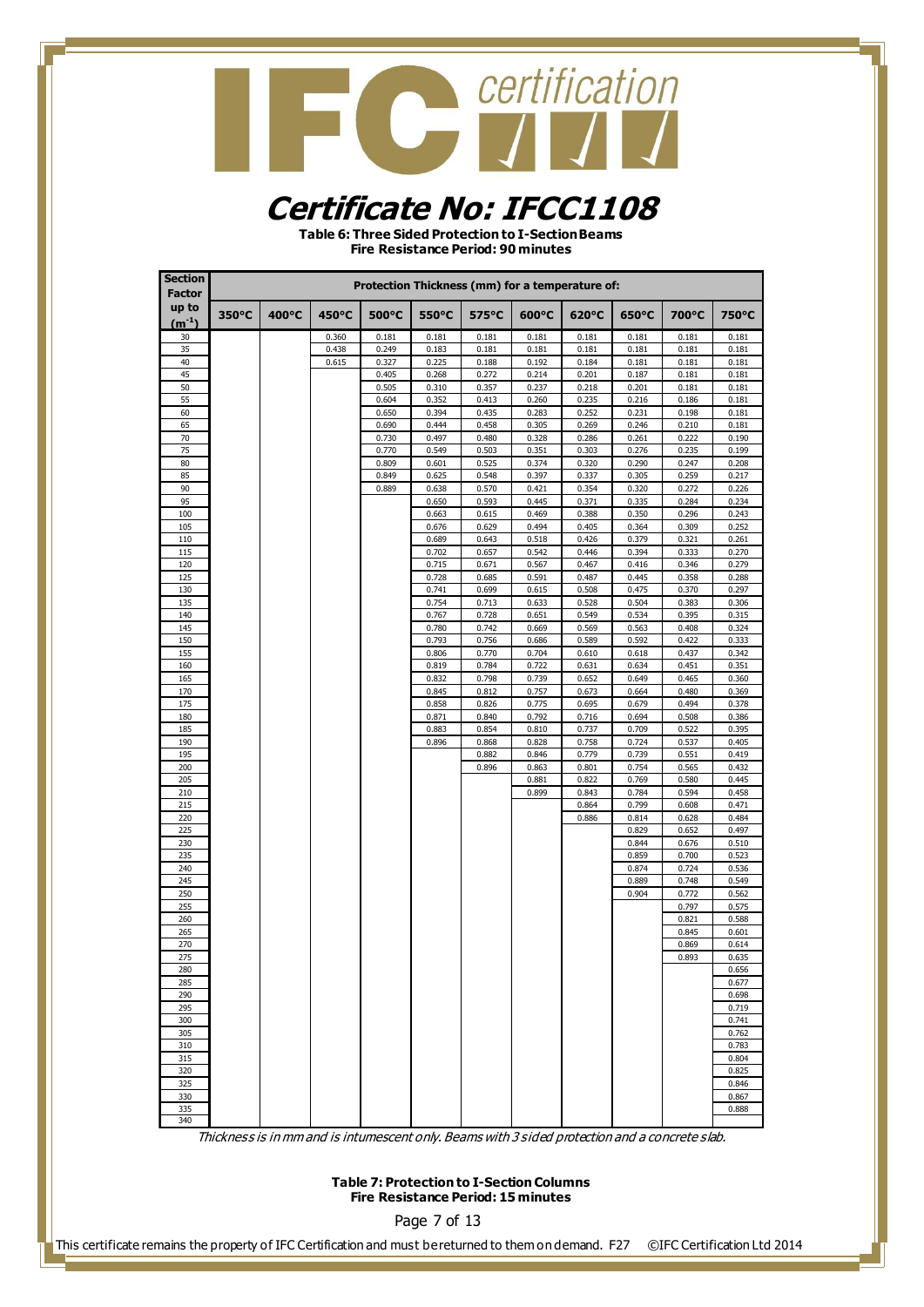### Contification **Certificate No: IFCC1108**

| <b>Section</b>                    |                |                |                |                | Protection Thickness (mm) for a temperature of: |                |                |                |                |
|-----------------------------------|----------------|----------------|----------------|----------------|-------------------------------------------------|----------------|----------------|----------------|----------------|
| <b>Factor up</b><br>to $(m^{-1})$ | 350°C          | 400°C          | 450°C          | 500°C          | 550°C                                           | 600°C          | 650°C          | 700°C          | 750°C          |
| 30                                | 0.174          | 0.174          | 0.174          | 0.174          | 0.174                                           | 0.174          | 0.174          | 0.174          | 0.174          |
| 35                                | 0.174          | 0.174          | 0.174          | 0.174          | 0.174                                           | 0.174          | 0.174          | 0.174          | 0.174          |
| 40                                | 0.174          | 0.174          | 0.174          | 0.174          | 0.174                                           | 0.174          | 0.174          | 0.174          | 0.174          |
| 45                                | 0.174          | 0.174          | 0.174          | 0.174          | 0.174                                           | 0.174          | 0.174          | 0.174          | 0.174          |
| 50<br>55                          | 0.174<br>0.174 | 0.174<br>0.174 | 0.174<br>0.174 | 0.174<br>0.174 | 0.174<br>0.174                                  | 0.174<br>0.174 | 0.174<br>0.174 | 0.174<br>0.174 | 0.174<br>0.174 |
| 60                                | 0.174          | 0.174          | 0.174          | 0.174          | 0.174                                           | 0.174          | 0.174          | 0.174          | 0.174          |
| 65                                | 0.174          | 0.174          | 0.174          | 0.174          | 0.174                                           | 0.174          | 0.174          | 0.174          | 0.174          |
| 70                                | 0.174          | 0.174          | 0.174          | 0.174          | 0.174                                           | 0.174          | 0.174          | 0.174          | 0.174          |
| 75                                | 0.174          | 0.174          | 0.174          | 0.174          | 0.174                                           | 0.174          | 0.174          | 0.174          | 0.174          |
| 80                                | 0.174          | 0.174          | 0.174          | 0.174          | 0.174                                           | 0.174          | 0.174          | 0.174          | 0.174          |
| 85                                | 0.174          | 0.174          | 0.174          | 0.174          | 0.174                                           | 0.174          | 0.174          | 0.174          | 0.174          |
| 90                                | 0.174          | 0.174          | 0.174          | 0.174          | 0.174                                           | 0.174          | 0.174          | 0.174          | 0.174          |
| 95                                | 0.174          | 0.174          | 0.174          | 0.174          | 0.174                                           | 0.174          | 0.174          | 0.174          | 0.174          |
| 100                               | 0.174          | 0.174          | 0.174          | 0.174          | 0.174                                           | 0.174          | 0.174          | 0.174          | 0.174          |
| 105                               | 0.174          | 0.174          | 0.174          | 0.174          | 0.174                                           | 0.174          | 0.174          | 0.174          | 0.174          |
| 110                               | 0.174          | 0.174          | 0.174          | 0.174          | 0.174                                           | 0.174          | 0.174          | 0.174          | 0.174          |
| 115<br>120                        | 0.174<br>0.174 | 0.174<br>0.174 | 0.174<br>0.174 | 0.174<br>0.174 | 0.174<br>0.174                                  | 0.174<br>0.174 | 0.174<br>0.174 | 0.174<br>0.174 | 0.174<br>0.174 |
| 125                               | 0.174          | 0.174          | 0.174          | 0.174          | 0.174                                           | 0.174          | 0.174          | 0.174          | 0.174          |
| 130                               | 0.174          | 0.174          | 0.174          | 0.174          | 0.174                                           | 0.174          | 0.174          | 0.174          | 0.174          |
| 135                               | 0.174          | 0.174          | 0.174          | 0.174          | 0.174                                           | 0.174          | 0.174          | 0.174          | 0.174          |
| 140                               | 0.174          | 0.174          | 0.174          | 0.174          | 0.174                                           | 0.174          | 0.174          | 0.174          | 0.174          |
| 145                               | 0.174          | 0.174          | 0.174          | 0.174          | 0.174                                           | 0.174          | 0.174          | 0.174          | 0.174          |
| 150                               | 0.174          | 0.174          | 0.174          | 0.174          | 0.174                                           | 0.174          | 0.174          | 0.174          | 0.174          |
| 155                               | 0.174          | 0.174          | 0.174          | 0.174          | 0.174                                           | 0.174          | 0.174          | 0.174          | 0.174          |
| 160                               | 0.174          | 0.174          | 0.174          | 0.174          | 0.174                                           | 0.174          | 0.174          | 0.174          | 0.174          |
| 165                               | 0.174          | 0.174          | 0.174          | 0.174          | 0.174                                           | 0.174          | 0.174          | 0.174          | 0.174          |
| 170                               | 0.174          | 0.174          | 0.174          | 0.174          | 0.174                                           | 0.174          | 0.174          | 0.174          | 0.174          |
| 175                               | 0.174          | 0.174          | 0.174          | 0.174          | 0.174                                           | 0.174          | 0.174          | 0.174          | 0.174          |
| 180                               | 0.174          | 0.174          | 0.174          | 0.174          | 0.174                                           | 0.174          | 0.174          | 0.174          | 0.174          |
| 185<br>190                        | 0.174<br>0.174 | 0.174<br>0.174 | 0.174<br>0.174 | 0.174<br>0.174 | 0.174<br>0.174                                  | 0.174<br>0.174 | 0.174<br>0.174 | 0.174<br>0.174 | 0.174<br>0.174 |
| 195                               | 0.174          | 0.174          | 0.174          | 0.174          | 0.174                                           | 0.174          | 0.174          | 0.174          | 0.174          |
| 200                               | 0.174          | 0.174          | 0.174          | 0.174          | 0.174                                           | 0.174          | 0.174          | 0.174          | 0.174          |
| 205                               | 0.174          | 0.174          | 0.174          | 0.174          | 0.174                                           | 0.174          | 0.174          | 0.174          | 0.174          |
| 210                               | 0.174          | 0.174          | 0.174          | 0.174          | 0.174                                           | 0.174          | 0.174          | 0.174          | 0.174          |
| 215                               | 0.174          | 0.174          | 0.174          | 0.174          | 0.174                                           | 0.174          | 0.174          | 0.174          | 0.174          |
| 220                               | 0.174          | 0.174          | 0.174          | 0.174          | 0.174                                           | 0.174          | 0.174          | 0.174          | 0.174          |
| 225                               | 0.174          | 0.174          | 0.174          | 0.174          | 0.174                                           | 0.174          | 0.174          | 0.174          | 0.174          |
| 230                               | 0.174          | 0.174          | 0.174          | 0.174          | 0.174                                           | 0.174          | 0.174          | 0.174          | 0.174          |
| 235                               | 0.174          | 0.174          | 0.174          | 0.174          | 0.174                                           | 0.174          | 0.174          | 0.174          | 0.174          |
| 240                               | 0.174          | 0.174          | 0.174          | 0.174          | 0.174                                           | 0.174          | 0.174          | 0.174          | 0.174          |
| 245                               | 0.174          | 0.174          | 0.174          | 0.174          | 0.174                                           | 0.174          | 0.174          | 0.174<br>0.174 | 0.174          |
| 250                               | 0.174<br>0.174 | 0.174<br>0.174 | 0.174<br>0.174 | 0.174<br>0.174 | 0.174<br>0.174                                  | 0.174<br>0.174 | 0.174<br>0.174 | 0.174          | 0.174          |
| 255<br>260                        | 0.174          | 0.174          | 0.174          | 0.174          | 0.174                                           | 0.174          | 0.174          | 0.174          | 0.174<br>0.174 |
| 265                               | 0.174          | 0.174          | 0.174          | 0.174          | 0.174                                           | 0.174          | 0.174          | 0.174          | 0.174          |
| 270                               | 0.174          | 0.174          | 0.174          | 0.174          | 0.174                                           | 0.174          | 0.174          | 0.174          | 0.174          |
| 275                               | 0.174          | 0.174          | 0.174          | 0.174          | 0.174                                           | 0.174          | 0.174          | 0.174          | 0.174          |
| 280                               | 0.174          | 0.174          | 0.174          | 0.174          | 0.174                                           | 0.174          | 0.174          | 0.174          | 0.174          |
| 285                               | 0.174          | 0.174          | 0.174          | 0.174          | 0.174                                           | 0.174          | 0.174          | 0.174          | 0.174          |
| 290                               | 0.174          | 0.174          | 0.174          | 0.174          | 0.174                                           | 0.174          | 0.174          | 0.174          | 0.174          |
| 295                               | 0.174          | 0.174          | 0.174          | 0.174          | 0.174                                           | 0.174          | 0.174          | 0.174          | 0.174          |
| 300                               | 0.174          | 0.174          | 0.174          | 0.174          | 0.174                                           | 0.174          | 0.174          | 0.174          | 0.174          |
| 305                               | 0.174          | 0.174          | 0.174          | 0.174          | 0.174                                           | 0.174          | 0.174          | 0.174          | 0.174          |
| 310                               | 0.174          | 0.174          | 0.174          | 0.174          | 0.174                                           | 0.174          | 0.174          | 0.174          | 0.174          |
| 315                               | 0.174          | 0.174          | 0.174          | 0.174          | 0.174                                           | 0.174          | 0.174          | 0.174          | 0.174          |
| 320<br>325                        | 0.174<br>0.174 | 0.174<br>0.174 | 0.174<br>0.174 | 0.174<br>0.174 | 0.174<br>0.174                                  | 0.174<br>0.174 | 0.174<br>0.174 | 0.174<br>0.174 | 0.174<br>0.174 |
| 330                               | 0.174          | 0.174          | 0.174          | 0.174          | 0.174                                           | 0.174          | 0.174          | 0.174          | 0.174          |
| 335                               | 0.174          | 0.174          | 0.174          | 0.174          | 0.174                                           | 0.174          | 0.174          | 0.174          | 0.174          |
| 340                               | 0.174          | 0.174          | 0.174          | 0.174          | 0.174                                           | 0.174          | 0.174          | 0.174          | 0.174          |
|                                   |                |                |                |                |                                                 |                |                |                |                |

Thickness is in mm and is intumescent only. Columns with 4-sided protection. Table also applies to 4-sided exposed I-section beams with 4-sided protection up to a maximum protection thickness of 0.905mm.

> **Table 8: Protection to I-Section Columns Fire Resistance Period: 30 minutes**

> > Page 8 of 13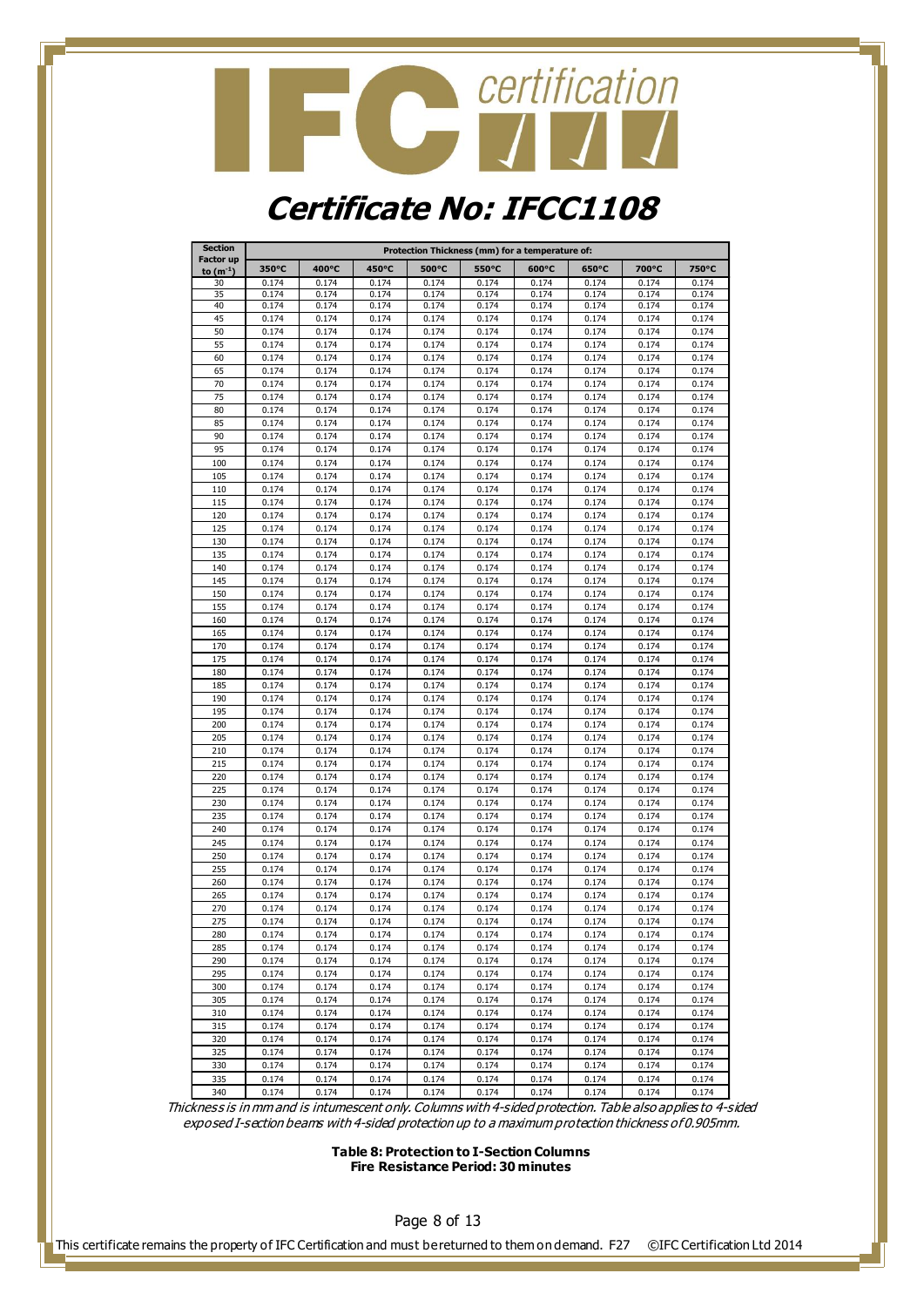

#### **Certificate No: IFCC1108**

| <b>Section</b>             |       |       |       |       | Protection Thickness (mm) for a temperature of: |       |       |       |       |
|----------------------------|-------|-------|-------|-------|-------------------------------------------------|-------|-------|-------|-------|
| Factor up<br>to $(m^{-1})$ | 350°C | 400°C | 450°C | 500°C | 550°C                                           | 600°C | 650°C | 700°C | 750°C |
| 30                         | 0.174 | 0.174 | 0.174 | 0.174 | 0.174                                           | 0.174 | 0.174 | 0.174 | 0.174 |
| 35                         | 0.174 | 0.174 | 0.174 | 0.174 | 0.174                                           | 0.174 | 0.174 | 0.174 | 0.174 |
| 40                         | 0.174 | 0.174 | 0.174 | 0.174 | 0.174                                           | 0.174 | 0.174 | 0.174 | 0.174 |
| 45                         | 0.174 | 0.174 | 0.174 | 0.174 | 0.174                                           | 0.174 | 0.174 | 0.174 | 0.174 |
| 50                         | 0.174 | 0.174 | 0.174 | 0.174 | 0.174                                           | 0.174 | 0.174 | 0.174 | 0.174 |
| 55                         | 0.174 | 0.174 | 0.174 | 0.174 | 0.174                                           | 0.174 | 0.174 | 0.174 | 0.174 |
| 60                         | 0.174 | 0.174 | 0.174 | 0.174 | 0.174                                           | 0.174 | 0.174 | 0.174 | 0.174 |
| 65                         | 0.174 | 0.174 | 0.174 | 0.174 | 0.174                                           | 0.174 | 0.174 | 0.174 | 0.174 |
| 70                         | 0.174 | 0.174 | 0.174 | 0.174 | 0.174                                           | 0.174 | 0.174 | 0.174 | 0.174 |
| 75                         | 0.174 | 0.174 | 0.174 | 0.174 | 0.174                                           | 0.174 | 0.174 | 0.174 | 0.174 |
| 80                         | 0.174 | 0.174 | 0.174 | 0.174 | 0.174                                           | 0.174 | 0.174 | 0.174 | 0.174 |
| 85                         | 0.174 | 0.174 | 0.174 | 0.174 | 0.174                                           | 0.174 | 0.174 | 0.174 | 0.174 |
| 90                         | 0.183 | 0.174 | 0.174 | 0.174 | 0.174                                           | 0.174 | 0.174 | 0.174 | 0.174 |
| 95                         | 0.196 | 0.174 | 0.174 | 0.174 | 0.174                                           | 0.174 | 0.174 | 0.174 | 0.174 |
| 100                        | 0.208 | 0.174 | 0.174 | 0.174 | 0.174                                           | 0.174 | 0.174 | 0.174 | 0.174 |
| 105                        | 0.220 | 0.174 | 0.174 | 0.174 | 0.174                                           | 0.174 | 0.174 | 0.174 | 0.174 |
| 110                        | 0.233 | 0.174 | 0.174 | 0.174 | 0.174                                           | 0.174 | 0.174 | 0.174 | 0.174 |
| 115                        | 0.245 | 0.174 | 0.174 | 0.174 | 0.174                                           | 0.174 | 0.174 | 0.174 | 0.174 |
| 120                        | 0.257 | 0.174 | 0.174 | 0.174 | 0.174                                           | 0.174 | 0.174 | 0.174 | 0.174 |
| 125                        | 0.269 | 0.174 | 0.174 | 0.174 | 0.174                                           | 0.174 | 0.174 | 0.174 | 0.174 |
| 130                        | 0.282 | 0.174 | 0.174 | 0.174 | 0.174                                           | 0.174 | 0.174 | 0.174 | 0.174 |
| 135                        | 0.294 | 0.174 | 0.174 | 0.174 | 0.174                                           | 0.174 | 0.174 | 0.174 | 0.174 |
| 140                        | 0.306 | 0.174 | 0.174 | 0.174 | 0.174                                           | 0.174 | 0.174 | 0.174 | 0.174 |
| 145                        | 0.318 | 0.174 | 0.174 | 0.174 | 0.174                                           | 0.174 | 0.174 | 0.174 | 0.174 |
| 150                        | 0.331 | 0.174 | 0.174 | 0.174 | 0.174                                           | 0.174 | 0.174 | 0.174 | 0.174 |
| 155                        | 0.343 | 0.174 | 0.174 | 0.174 | 0.174                                           | 0.174 | 0.174 | 0.174 | 0.174 |
| 160                        | 0.355 | 0.174 | 0.174 | 0.174 | 0.174                                           | 0.174 | 0.174 | 0.174 | 0.174 |
| 165                        | 0.368 | 0.174 | 0.174 | 0.174 | 0.174                                           | 0.174 | 0.174 | 0.174 | 0.174 |
| 170                        | 0.380 | 0.174 | 0.174 | 0.174 | 0.174                                           | 0.174 | 0.174 | 0.174 | 0.174 |
| 175                        | 0.392 | 0.174 | 0.174 | 0.174 | 0.174                                           | 0.174 | 0.174 | 0.174 | 0.174 |
| 180                        | 0.404 | 0.176 | 0.174 | 0.174 | 0.174                                           | 0.174 | 0.174 | 0.174 | 0.174 |
| 185                        | 0.417 | 0.184 | 0.174 | 0.174 | 0.174                                           | 0.174 | 0.174 | 0.174 | 0.174 |
| 190                        | 0.429 | 0.192 | 0.174 | 0.174 | 0.174                                           | 0.174 | 0.174 | 0.174 | 0.174 |
| 195                        | 0.441 | 0.200 | 0.174 | 0.174 | 0.174                                           | 0.174 | 0.174 | 0.174 | 0.174 |
| 200                        | 0.453 | 0.208 | 0.174 | 0.174 | 0.174                                           | 0.174 | 0.174 | 0.174 | 0.174 |
| 205                        | 0.466 | 0.216 | 0.174 | 0.174 | 0.174                                           | 0.174 | 0.174 | 0.174 | 0.174 |
| 210                        | 0.478 | 0.224 | 0.174 | 0.174 | 0.174                                           | 0.174 | 0.174 | 0.174 | 0.174 |
| 215                        | 0.490 | 0.232 | 0.174 | 0.174 | 0.174                                           | 0.174 | 0.174 | 0.174 | 0.174 |
| 220                        | 0.503 | 0.241 | 0.174 | 0.174 | 0.174                                           | 0.174 | 0.174 | 0.174 | 0.174 |
| 225                        | 0.513 | 0.249 | 0.174 | 0.174 | 0.174                                           | 0.174 | 0.174 | 0.174 | 0.174 |
| 230                        | 0.521 | 0.257 | 0.174 | 0.174 | 0.174                                           | 0.174 | 0.174 | 0.174 | 0.174 |
| 235                        | 0.530 | 0.265 | 0.174 | 0.174 | 0.174                                           | 0.174 | 0.174 | 0.174 | 0.174 |
| 240                        | 0.539 | 0.273 | 0.174 | 0.174 | 0.174                                           | 0.174 | 0.174 | 0.174 | 0.174 |
| 245                        | 0.547 | 0.281 | 0.174 | 0.174 | 0.174                                           | 0.174 | 0.174 | 0.174 | 0.174 |
| 250                        | 0.556 | 0.289 | 0.174 | 0.174 | 0.174                                           | 0.174 | 0.174 | 0.174 | 0.174 |
| 255                        | 0.565 | 0.297 | 0.174 | 0.174 | 0.174                                           | 0.174 | 0.174 | 0.174 | 0.174 |
| 260                        | 0.573 | 0.306 | 0.174 | 0.174 | 0.174                                           | 0.174 | 0.174 | 0.174 | 0.174 |
| 265                        | 0.582 | 0.314 | 0.174 | 0.174 | 0.174                                           | 0.174 | 0.174 | 0.174 | 0.174 |
| 270                        | 0.591 | 0.322 | 0.174 | 0.174 | 0.174                                           | 0.174 | 0.174 | 0.174 | 0.174 |
| 275                        | 0.599 | 0.330 | 0.174 | 0.174 | 0.174                                           | 0.174 | 0.174 | 0.174 | 0.174 |
| 280                        | 0.608 | 0.338 | 0.174 | 0.174 | 0.174                                           | 0.174 | 0.174 | 0.174 | 0.174 |
| 285                        | 0.616 | 0.346 | 0.174 | 0.174 | 0.174                                           | 0.174 | 0.174 | 0.174 | 0.174 |
| 290                        | 0.625 | 0.354 | 0.174 | 0.174 | 0.174                                           | 0.174 | 0.174 | 0.174 | 0.174 |
| 295                        | 0.634 | 0.362 | 0.174 | 0.174 | 0.174                                           | 0.174 | 0.174 | 0.174 | 0.174 |
| 300                        | 0.642 | 0.371 | 0.174 | 0.174 | 0.174                                           | 0.174 | 0.174 | 0.174 | 0.174 |
| 305                        | 0.651 | 0.379 | 0.174 | 0.174 | 0.174                                           | 0.174 | 0.174 | 0.174 | 0.174 |
| 310                        | 0.660 | 0.387 | 0.174 | 0.174 | 0.174                                           | 0.174 | 0.174 | 0.174 | 0.174 |
| 315                        | 0.668 | 0.395 | 0.174 | 0.174 | 0.174                                           | 0.174 | 0.174 | 0.174 | 0.174 |
| 320                        | 0.677 | 0.403 | 0.174 | 0.174 | 0.174                                           | 0.174 | 0.174 | 0.174 | 0.174 |
| 325                        | 0.685 | 0.411 | 0.174 | 0.174 | 0.174                                           | 0.174 | 0.174 | 0.174 | 0.174 |
| 330                        | 0.694 | 0.419 | 0.174 | 0.174 | 0.174                                           | 0.174 | 0.174 | 0.174 | 0.174 |
| 335                        | 0.703 | 0.427 | 0.174 | 0.174 | 0.174                                           | 0.174 | 0.174 | 0.174 | 0.174 |
| 340                        | 0.711 | 0.436 | 0.174 | 0.174 | 0.174                                           | 0.174 | 0.174 | 0.174 | 0.174 |

Thickness is in mm and is intumescent only. Columns with 4-sided protection. Table also applies to 4-sided exposed I-section beams with 4-sided protection up to a maximum protection thickness of 0.905mm.

Page 9 of 13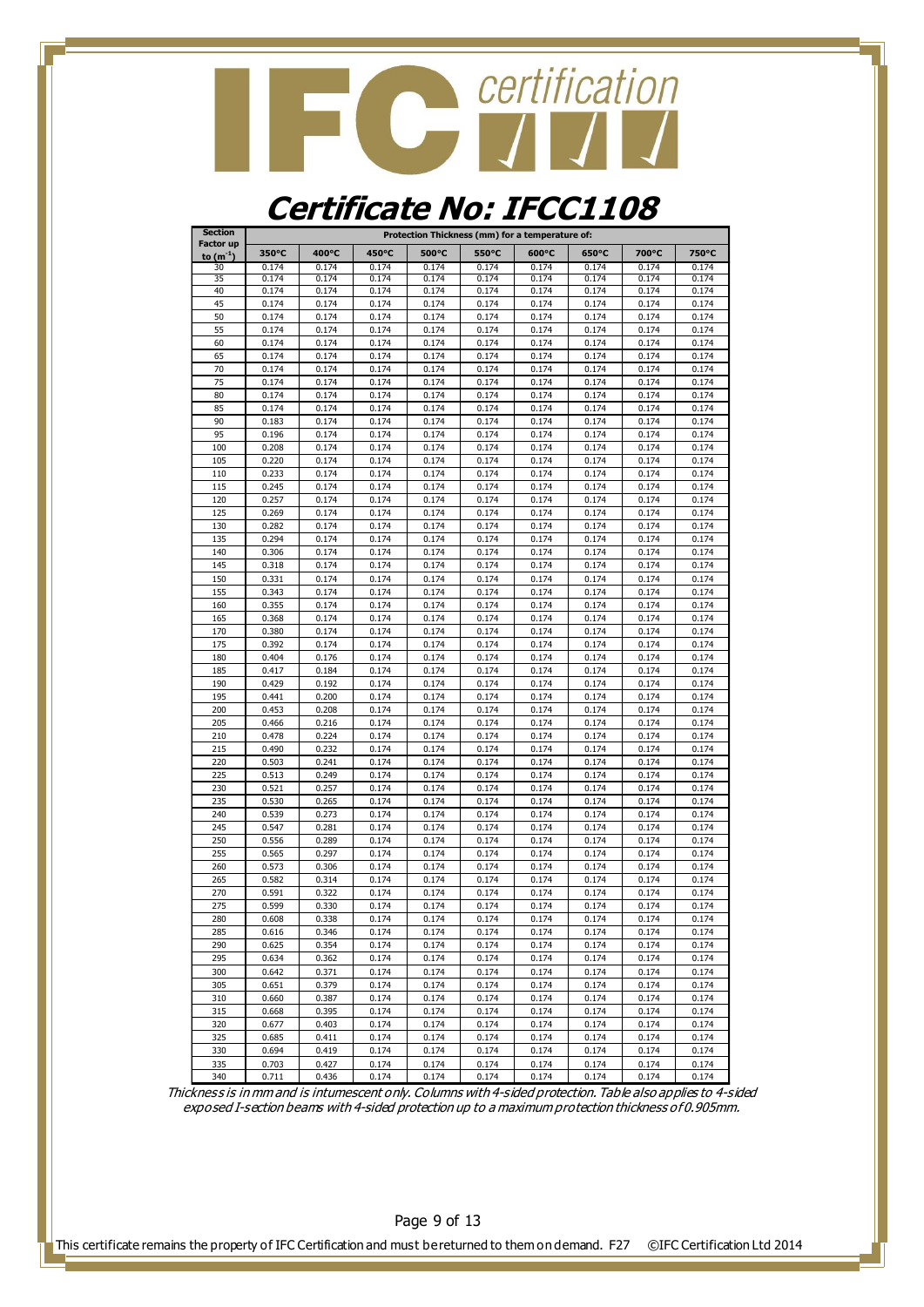#### **Certificate No: IFCC1108**

**Table 9: Protection to I-Section Columns Fire Resistance Period: 45 minutes**

| <b>Section</b> |                |                |                |                | Protection Thickness (mm) for a temperature of: |                |                |                |                |
|----------------|----------------|----------------|----------------|----------------|-------------------------------------------------|----------------|----------------|----------------|----------------|
| Factor up      | 350°C          | 400°C          | 450°C          | 500°C          | 550°C                                           | 600°C          | 650°C          | 700°C          | 750°C          |
| to $(m^{-1})$  | 0.174          |                |                |                | 0.174                                           |                |                |                |                |
| 30<br>35       | 0.174          | 0.174<br>0.174 | 0.174<br>0.174 | 0.174<br>0.174 | 0.174                                           | 0.174<br>0.174 | 0.174<br>0.174 | 0.174<br>0.174 | 0.174<br>0.174 |
| 40             | 0.174          | 0.174          | 0.174          | 0.174          | 0.174                                           | 0.174          | 0.174          | 0.174          | 0.174          |
| 45             | 0.176          | 0.174          | 0.174          | 0.174          | 0.174                                           | 0.174          | 0.174          | 0.174          | 0.174          |
| 50             | 0.282          | 0.174          | 0.174          | 0.174          | 0.174                                           | 0.174          | 0.174          | 0.174          | 0.174          |
| 55             | 0.389          | 0.174          | 0.174          | 0.174          | 0.174                                           | 0.174          | 0.174          | 0.174          | 0.174          |
| 60             | 0.495          | 0.188          | 0.174          | 0.174          | 0.174                                           | 0.174          | 0.174          | 0.174          | 0.174          |
| 65             | 0.519          | 0.203          | 0.174          | 0.174          | 0.174                                           | 0.174          | 0.174          | 0.174          | 0.174          |
| 70             | 0.531          | 0.218          | 0.174          | 0.174          | 0.174                                           | 0.174          | 0.174          | 0.174          | 0.174          |
| 75             | 0.543          | 0.233          | 0.174          | 0.174          | 0.174                                           | 0.174          | 0.174          | 0.174          | 0.174          |
| 80             | 0.554          | 0.248          | 0.174          | 0.174          | 0.174                                           | 0.174          | 0.174          | 0.174          | 0.174          |
| 85             | 0.566          | 0.263          | 0.183          | 0.174          | 0.174                                           | 0.174          | 0.174          | 0.174          | 0.174          |
| 90             | 0.578          | 0.278          | 0.193          | 0.174          | 0.174                                           | 0.174          | 0.174          | 0.174          | 0.174          |
| 95             | 0.590          | 0.293          | 0.202          | 0.174          | 0.174                                           | 0.174          | 0.174          | 0.174          | 0.174          |
| 100            | 0.602          | 0.308          | 0.212          | 0.174          | 0.174                                           | 0.174          | 0.174          | 0.174          | 0.174          |
| 105            | 0.614          | 0.323          | 0.221          | 0.174          | 0.174                                           | 0.174          | 0.174          | 0.174          | 0.174          |
| 110            | 0.626          | 0.338          | 0.231          | 0.174          | 0.174                                           | 0.174          | 0.174          | 0.174          | 0.174          |
| 115            | 0.638          | 0.353          | 0.240          | 0.174          | 0.174                                           |                | 0.174          | 0.174          |                |
|                | 0.650          | 0.368          |                | 0.174          | 0.174                                           | 0.174<br>0.174 | 0.174          | 0.174          | 0.174<br>0.174 |
| 120            |                |                | 0.250          |                |                                                 |                |                |                |                |
| 125<br>130     | 0.662<br>0.674 | 0.383<br>0.398 | 0.259<br>0.269 | 0.174<br>0.174 | 0.174<br>0.174                                  | 0.174<br>0.174 | 0.174<br>0.174 | 0.174<br>0.174 | 0.174<br>0.174 |
|                |                |                |                |                |                                                 |                |                |                |                |
| 135<br>140     | 0.686<br>0.698 | 0.413          | 0.278          | 0.177<br>0.185 | 0.174                                           | 0.174          | 0.174<br>0.174 | 0.174          | 0.174          |
|                |                | 0.428          | 0.287          |                | 0.174<br>0.174                                  | 0.174          |                | 0.174<br>0.174 | 0.174<br>0.174 |
| 145            | 0.710          | 0.443          | 0.297          | 0.193          | 0.174                                           | 0.174          | 0.174          | 0.174          |                |
| 150            | 0.722          | 0.458          | 0.306          | 0.202          |                                                 | 0.174          | 0.174<br>0.174 |                | 0.174          |
| 155            | 0.734          | 0.473          | 0.316          | 0.210          | 0.174                                           | 0.174          |                | 0.174          | 0.174          |
| 160            | 0.746          | 0.488          | 0.325          | 0.218          | 0.174                                           | 0.174          | 0.174          | 0.174          | 0.174          |
| 165            | 0.758          | 0.503          | 0.335          | 0.227          | 0.174                                           | 0.174          | 0.174          | 0.174          | 0.174          |
| 170            | 0.770          | 0.516          | 0.344          | 0.235          | 0.174                                           | 0.174          | 0.174          | 0.174          | 0.174          |
| 175            | 0.782          | 0.527          | 0.354          | 0.243          | 0.174                                           | 0.174          | 0.174          | 0.174          | 0.174          |
| 180            | 0.794          | 0.538          | 0.363          | 0.252          | 0.174                                           | 0.174          | 0.174          | 0.174          | 0.174          |
| 185            | 0.806          | 0.549          | 0.373          | 0.260          | 0.174                                           | 0.174          | 0.174          | 0.174          | 0.174          |
| 190            | 0.818          | 0.561          | 0.382          | 0.268          | 0.174                                           | 0.174          | 0.174          | 0.174          | 0.174          |
| 195            | 0.830          | 0.572          | 0.392          | 0.277          | 0.174                                           | 0.174          | 0.174          | 0.174          | 0.174          |
| 200            | 0.842          | 0.583          | 0.401          | 0.285          | 0.174                                           | 0.174          | 0.174          | 0.174          | 0.174          |
| 205<br>210     | 0.854          | 0.594          | 0.411          | 0.294          | 0.174                                           | 0.174          | 0.174          | 0.174          | 0.174          |
|                | 0.866          | 0.606          | 0.420          | 0.302          | 0.174                                           | 0.174          | 0.174          | 0.174          | 0.174          |
| 215<br>220     | 0.878          | 0.617          | 0.430<br>0.439 | 0.310<br>0.319 | 0.174<br>0.174                                  | 0.174<br>0.174 | 0.174<br>0.174 | 0.174<br>0.174 | 0.174<br>0.174 |
|                |                | 0.628          |                |                |                                                 |                |                |                |                |
| 225<br>230     |                | 0.639          | 0.449<br>0.458 | 0.327<br>0.335 | 0.174<br>0.174                                  | 0.174<br>0.174 | 0.174<br>0.174 | 0.174<br>0.174 | 0.174          |
| 235            |                | 0.651          |                | 0.344          | 0.174                                           |                | 0.174          | 0.174          | 0.174          |
|                |                | 0.662          | 0.467          |                |                                                 | 0.174          |                |                | 0.174          |
| 240<br>245     |                | 0.673          | 0.477<br>0.486 | 0.352<br>0.360 | 0.174<br>0.174                                  | 0.174<br>0.174 | 0.174<br>0.174 | 0.174<br>0.174 | 0.174<br>0.174 |
| 250            |                | 0.684<br>0.696 | 0.496          | 0.369          | 0.174                                           | 0.174          | 0.174          | 0.174          | 0.174          |
| 255            |                | 0.707          | 0.505          | 0.377          | 0.174                                           | 0.174          | 0.174          | 0.174          | 0.174          |
| 260            |                | 0.718          | 0.518          | 0.385          | 0.174                                           | 0.174          | 0.174          | 0.174          | 0.174          |
|                |                | 0.729          |                | 0.394          |                                                 |                |                |                |                |
| 265<br>270     |                | 0.741          | 0.531<br>0.545 | 0.402          | 0.174<br>0.174                                  | 0.174<br>0.174 | 0.174<br>0.174 | 0.174<br>0.174 | 0.174<br>0.174 |
| 275            |                |                |                | 0.411          | 0.174                                           |                |                |                |                |
| 280            |                | 0.752<br>0.763 | 0.558<br>0.572 | 0.419          | 0.174                                           | 0.174<br>0.174 | 0.174<br>0.174 | 0.174<br>0.174 | 0.174<br>0.174 |
| 285            |                | 0.774          |                | 0.427          | 0.174                                           |                | 0.174          | 0.174          | 0.174          |
|                |                |                | 0.585          | 0.436          |                                                 | 0.174<br>0.174 |                |                |                |
| 290<br>295     |                | 0.786<br>0.797 | 0.598          | 0.444          | 0.174<br>0.174                                  | 0.174          | 0.174<br>0.174 | 0.174<br>0.174 | 0.174          |
|                |                |                | 0.612          |                |                                                 |                |                |                | 0.174          |
| 300            |                | 0.808          | 0.625          | 0.452          | 0.174                                           | 0.174          | 0.174          | 0.174          | 0.174          |
| 305            |                | 0.819          | 0.639          | 0.461          | 0.186                                           | 0.174          | 0.174          | 0.174<br>0.174 | 0.174          |
| 310            |                | 0.831<br>0.842 | 0.652          | 0.469          | 0.201                                           | 0.174          | 0.174          | 0.174          | 0.174          |
| 315            |                |                | 0.666          | 0.477          | 0.215                                           | 0.174          | 0.174          |                | 0.174          |
| 320            |                | 0.853          | 0.679          | 0.486          | 0.230                                           | 0.174          | 0.174          | 0.174          | 0.174          |
| 325            |                | 0.864          | 0.693          | 0.494          | 0.244                                           | 0.174          | 0.174          | 0.174          | 0.174          |
| 330            |                | 0.876          | 0.706          | 0.502          | 0.258                                           | 0.174          | 0.174          | 0.174          | 0.174          |
| 335            |                |                | 0.720          | 0.513          | 0.273                                           | 0.174          | 0.174          | 0.174          | 0.174          |
| 340            |                |                | 0.733          | 0.528          | 0.287                                           | 0.174          | 0.174          | 0.174          | 0.174          |

Thickness is in mm and is intumescent only. Columns with 4-sided protection. Table also applies to 4-sided exposed I-section beams with 4-sided protection up to a maximum protection thickness of 0.905mm.

> **Table 10: Protection to I-Section Columns Fire Resistance Period: 60 minutes**

> > Page 10 of 13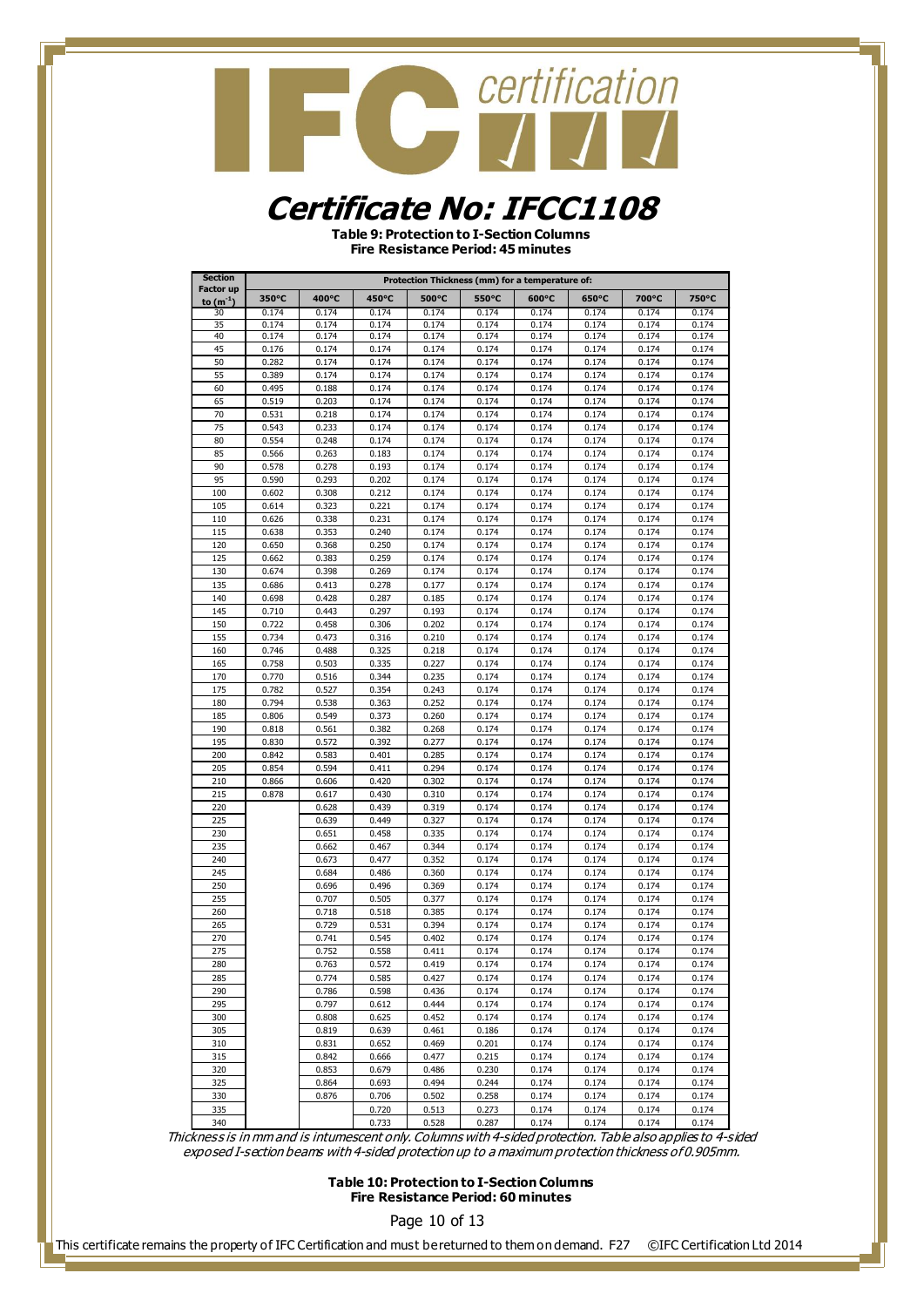### Contification

#### **Certificate No: IFCC1108**

| <b>Section</b><br>Factor up |       |       |       |       | Protection Thickness (mm) for a temperature of: |       |       |       |       |
|-----------------------------|-------|-------|-------|-------|-------------------------------------------------|-------|-------|-------|-------|
| to $(m^{-1})$               | 350°C | 400°C | 450°C | 500°C | 550°C                                           | 600°C | 650°C | 700°C | 750°C |
| 30                          | 0.815 | 0.174 | 0.174 | 0.174 | 0.174                                           | 0.174 | 0.174 | 0.174 | 0.174 |
| 35                          | 0.815 | 0.174 | 0.174 | 0.174 | 0.174                                           | 0.174 | 0.174 | 0.174 | 0.174 |
| 40                          | 0.815 | 0.219 | 0.174 | 0.174 | 0.174                                           | 0.174 | 0.174 | 0.174 | 0.174 |
| 45                          |       | 0.339 | 0.187 | 0.174 | 0.174                                           | 0.174 | 0.174 | 0.174 | 0.174 |
| 50                          |       | 0.458 | 0.202 | 0.174 | 0.174                                           | 0.174 | 0.174 | 0.174 | 0.174 |
| 55                          |       | 0.515 | 0.218 | 0.182 | 0.174                                           | 0.174 | 0.174 | 0.174 | 0.174 |
| 60                          |       | 0.527 | 0.234 | 0.193 | 0.174                                           | 0.174 | 0.174 | 0.174 | 0.174 |
| 65                          |       | 0.539 | 0.250 | 0.204 | 0.174                                           | 0.174 | 0.174 | 0.174 | 0.174 |
| 70                          |       | 0.551 | 0.265 | 0.216 | 0.176                                           | 0.174 | 0.174 | 0.174 | 0.174 |
| 75                          |       | 0.564 | 0.281 | 0.227 | 0.184                                           | 0.174 | 0.174 | 0.174 | 0.174 |
| 80                          |       | 0.576 | 0.297 | 0.238 | 0.193                                           | 0.174 | 0.174 | 0.174 | 0.174 |
| 85                          |       | 0.588 | 0.313 | 0.249 | 0.201                                           | 0.174 | 0.174 | 0.174 | 0.174 |
| 90                          |       | 0.600 | 0.328 | 0.261 | 0.209                                           | 0.174 | 0.174 | 0.174 | 0.174 |
| 95                          |       | 0.612 | 0.344 | 0.272 | 0.217                                           | 0.175 | 0.174 | 0.174 | 0.174 |
| 100                         |       | 0.624 | 0.360 | 0.283 | 0.226                                           | 0.182 | 0.174 | 0.174 | 0.174 |
| 105                         |       | 0.636 | 0.376 | 0.294 | 0.234                                           | 0.189 | 0.174 | 0.174 | 0.174 |
| 110                         |       | 0.649 | 0.391 | 0.306 | 0.242                                           | 0.197 | 0.174 | 0.174 | 0.174 |
| 115                         |       | 0.661 | 0.407 | 0.317 | 0.251                                           | 0.204 | 0.174 | 0.174 | 0.174 |
| 120                         |       | 0.673 | 0.423 | 0.328 | 0.259                                           | 0.211 | 0.174 | 0.174 | 0.174 |
| 125                         |       | 0.685 | 0.439 | 0.339 | 0.267                                           | 0.219 | 0.174 | 0.174 | 0.174 |
| 130                         |       | 0.697 | 0.454 | 0.351 | 0.275                                           | 0.226 | 0.174 | 0.174 | 0.174 |
| 135                         |       | 0.709 | 0.470 | 0.362 | 0.284                                           | 0.233 | 0.174 | 0.174 | 0.174 |
| 140                         |       | 0.721 | 0.486 | 0.373 | 0.292                                           | 0.241 | 0.174 | 0.174 | 0.174 |
| 145                         |       | 0.734 | 0.502 | 0.384 | 0.300                                           | 0.248 | 0.174 | 0.174 | 0.174 |
| 150                         |       | 0.746 | 0.519 | 0.396 | 0.309                                           | 0.255 | 0.180 | 0.174 | 0.174 |
| 155                         |       | 0.758 | 0.537 | 0.407 | 0.317                                           | 0.263 | 0.188 | 0.174 | 0.174 |
| 160                         |       | 0.770 | 0.554 | 0.418 | 0.325                                           | 0.270 | 0.197 | 0.174 | 0.174 |
| 165                         |       | 0.782 | 0.572 | 0.429 | 0.334                                           | 0.277 | 0.205 | 0.174 | 0.174 |
| 170                         |       | 0.794 | 0.590 | 0.441 | 0.342                                           | 0.285 | 0.214 | 0.174 | 0.174 |
| 175                         |       | 0.806 | 0.608 | 0.452 | 0.350                                           | 0.292 | 0.222 | 0.174 | 0.174 |
| 180                         |       | 0.818 | 0.626 | 0.463 | 0.358                                           | 0.299 | 0.230 | 0.174 | 0.174 |
| 185                         |       | 0.831 | 0.644 | 0.474 | 0.367                                           | 0.307 | 0.239 | 0.174 | 0.174 |
| 190                         |       | 0.843 | 0.662 | 0.486 | 0.375                                           | 0.314 | 0.247 | 0.174 | 0.174 |
| 195                         |       | 0.855 | 0.680 | 0.497 | 0.383                                           | 0.321 | 0.256 | 0.174 | 0.174 |
| 200                         |       | 0.867 | 0.698 | 0.508 | 0.392                                           | 0.329 | 0.264 | 0.174 | 0.174 |
| 205                         |       | 0.879 | 0.716 | 0.524 | 0.400                                           | 0.336 | 0.273 | 0.174 | 0.174 |
| 210                         |       |       | 0.734 | 0.541 | 0.408                                           | 0.343 | 0.281 | 0.174 | 0.174 |
| 215                         |       |       | 0.752 | 0.557 | 0.416                                           | 0.351 | 0.289 | 0.174 | 0.174 |
| 220                         |       |       | 0.770 | 0.573 | 0.425                                           | 0.358 | 0.298 | 0.174 | 0.174 |
| 225                         |       |       | 0.788 | 0.590 | 0.433                                           | 0.365 | 0.306 | 0.174 | 0.174 |
| 230                         |       |       | 0.806 | 0.606 | 0.441                                           | 0.372 | 0.315 | 0.174 | 0.174 |
| 235                         |       |       | 0.824 | 0.622 | 0.450                                           | 0.380 | 0.323 | 0.174 | 0.174 |
| 240                         |       |       | 0.842 | 0.638 | 0.458                                           | 0.387 | 0.331 | 0.174 | 0.174 |
| 245                         |       |       | 0.860 | 0.655 | 0.466                                           | 0.394 | 0.340 | 0.174 | 0.174 |
| 250                         |       |       | 0.878 | 0.671 | 0.474                                           | 0.402 | 0.348 | 0.174 | 0.174 |
| 255                         |       |       |       | 0.687 | 0.483                                           | 0.409 | 0.357 | 0.174 | 0.174 |
| 260                         |       |       |       | 0.704 | 0.491                                           | 0.416 | 0.365 | 0.174 | 0.174 |
| 265                         |       |       |       | 0.720 | 0.499                                           | 0.424 | 0.374 | 0.174 | 0.174 |
| 270                         |       |       |       | 0.736 | 0.508                                           | 0.431 | 0.382 | 0.174 | 0.174 |
| 275                         |       |       |       | 0.753 | 0.525                                           | 0.438 | 0.390 | 0.174 | 0.174 |
| 280                         |       |       |       | 0.769 | 0.542                                           | 0.446 | 0.399 | 0.174 | 0.174 |
| 285                         |       |       |       | 0.785 | 0.560                                           | 0.453 | 0.407 | 0.174 | 0.174 |
| 290                         |       |       |       | 0.802 | 0.578                                           | 0.460 | 0.416 | 0.174 | 0.174 |
| 295                         |       |       |       | 0.818 | 0.595                                           | 0.468 | 0.424 | 0.174 | 0.174 |
| 300                         |       |       |       | 0.834 | 0.613                                           | 0.475 | 0.433 | 0.174 | 0.174 |
| 305                         |       |       |       | 0.850 | 0.631                                           | 0.482 | 0.441 | 0.174 | 0.174 |
| 310                         |       |       |       | 0.867 | 0.648                                           | 0.490 | 0.449 | 0.174 | 0.174 |
| 315                         |       |       |       |       | 0.666                                           | 0.497 | 0.458 | 0.174 | 0.174 |
| 320                         |       |       |       |       | 0.684                                           | 0.504 | 0.466 | 0.174 | 0.174 |
| 325                         |       |       |       |       | 0.701                                           | 0.518 | 0.475 | 0.178 | 0.174 |
| 330                         |       |       |       |       | 0.719                                           | 0.537 | 0.483 | 0.196 | 0.174 |
| 335                         |       |       |       |       | 0.737                                           | 0.557 | 0.491 | 0.214 | 0.174 |
| 340                         |       |       |       |       | 0.754                                           | 0.577 | 0.500 | 0.232 | 0.174 |
|                             |       |       |       |       |                                                 |       |       |       |       |

Thickness is in mm and is intumescent only. Columns with 4-sided protection. Table also applies to 4-sided exposed I-section beams with 4-sided protection up to a maximum protection thickness of 0.905mm.

> **Table 11: Protection to I-Section Columns Fire Resistance Period: 75 minutes**

> > Page 11 of 13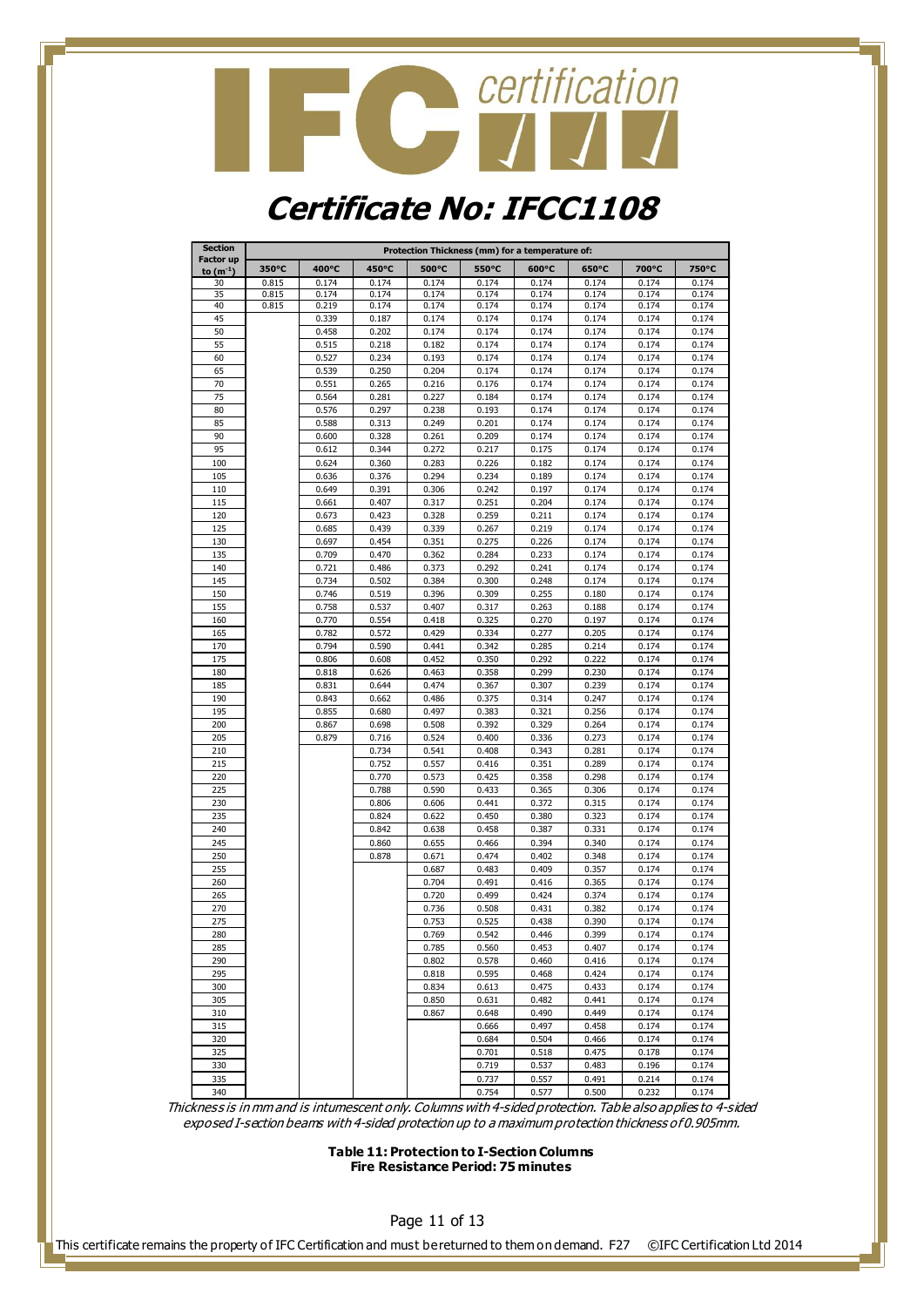

#### **Certificate No: IFCC1108**

| <b>Section</b>                    |       |       |       |       |       | Protection Thickness (mm) for a temperature of: |       |       |
|-----------------------------------|-------|-------|-------|-------|-------|-------------------------------------------------|-------|-------|
| <b>Factor up</b><br>to $(m^{-1})$ | 400°C | 450°C | 500°C | 550°C | 600°C | 650°C                                           | 700°C | 750°C |
| 30                                | 0.815 | 0.174 | 0.174 | 0.174 | 0.174 | 0.174                                           | 0.174 | 0.174 |
| 35                                | 0.815 | 0.214 | 0.174 | 0.174 | 0.174 | 0.174                                           | 0.174 | 0.174 |
| 40                                |       | 0.400 | 0.193 | 0.176 | 0.174 | 0.174                                           | 0.174 | 0.174 |
| 45                                |       | 0.513 | 0.224 | 0.189 | 0.174 | 0.174                                           | 0.174 | 0.174 |
| 50                                |       | 0.526 | 0.255 | 0.201 | 0.177 | 0.174                                           | 0.174 | 0.174 |
| 55                                |       | 0.538 | 0.286 | 0.214 | 0.187 | 0.174                                           | 0.174 | 0.174 |
| 60                                |       | 0.550 | 0.317 | 0.226 | 0.198 | 0.174                                           | 0.174 | 0.174 |
| 65                                |       | 0.563 | 0.348 | 0.239 | 0.208 | 0.182                                           | 0.174 | 0.174 |
| 70                                |       | 0.575 | 0.379 | 0.252 | 0.219 | 0.190                                           | 0.174 | 0.174 |
| 75                                |       | 0.588 | 0.410 | 0.264 | 0.229 | 0.199                                           | 0.174 | 0.174 |
| 80                                |       | 0.600 | 0.441 | 0.277 | 0.240 | 0.208                                           | 0.174 | 0.174 |
| 85                                |       | 0.612 | 0.471 | 0.289 | 0.250 | 0.217                                           | 0.174 | 0.174 |
| 90                                |       | 0.625 | 0.502 | 0.302 | 0.260 | 0.226                                           | 0.177 | 0.174 |
| 95                                |       | 0.637 | 0.520 | 0.314 | 0.271 | 0.234                                           | 0.184 | 0.174 |
| 100                               |       | 0.650 | 0.534 | 0.327 | 0.281 | 0.243                                           | 0.191 | 0.174 |
| 105                               |       | 0.662 | 0.548 | 0.339 | 0.292 | 0.252                                           | 0.199 | 0.174 |
| 110                               |       | 0.674 | 0.562 | 0.352 | 0.302 | 0.261                                           | 0.206 | 0.174 |
| 115                               |       | 0.687 | 0.576 | 0.364 | 0.313 | 0.270                                           | 0.214 | 0.174 |
| 120                               |       | 0.699 | 0.590 | 0.377 | 0.323 | 0.279                                           | 0.221 | 0.174 |
| 125                               |       | 0.712 | 0.604 | 0.389 | 0.334 |                                                 | 0.229 | 0.174 |
|                                   |       |       |       |       |       | 0.287                                           |       | 0.174 |
| 130                               |       | 0.724 | 0.618 | 0.402 | 0.344 | 0.296                                           | 0.236 |       |
| 135                               |       | 0.736 | 0.632 | 0.414 | 0.355 | 0.305                                           | 0.244 | 0.178 |
| 140                               |       | 0.749 | 0.646 | 0.427 | 0.365 | 0.314                                           | 0.251 | 0.186 |
| 145                               |       | 0.761 | 0.660 | 0.439 | 0.376 | 0.323                                           | 0.258 | 0.194 |
| 150                               |       | 0.774 | 0.674 | 0.452 | 0.386 | 0.332                                           | 0.266 | 0.202 |
| 155                               |       | 0.786 | 0.688 | 0.464 | 0.396 | 0.340                                           | 0.273 | 0.210 |
| 160                               |       | 0.798 | 0.702 | 0.477 | 0.407 | 0.349                                           | 0.281 | 0.218 |
| 165                               |       | 0.811 | 0.717 | 0.489 | 0.417 | 0.358                                           | 0.288 | 0.226 |
| 170                               |       | 0.823 | 0.731 | 0.502 | 0.428 | 0.367                                           | 0.296 | 0.233 |
| 175                               |       | 0.836 | 0.745 | 0.518 | 0.438 | 0.376                                           | 0.303 | 0.241 |
| 180                               |       | 0.848 | 0.759 | 0.538 | 0.449 | 0.384                                           | 0.311 | 0.249 |
| 185                               |       | 0.860 | 0.773 | 0.558 | 0.459 | 0.393                                           | 0.318 | 0.257 |
| 190                               |       | 0.873 | 0.787 | 0.578 | 0.470 | 0.402                                           | 0.326 | 0.265 |
| 195                               |       |       | 0.801 | 0.597 | 0.480 | 0.411                                           | 0.333 | 0.273 |
| 200                               |       |       | 0.815 | 0.617 | 0.491 | 0.420                                           | 0.340 | 0.281 |
| 205                               |       |       | 0.829 | 0.637 | 0.501 | 0.429                                           | 0.348 | 0.288 |
| 210                               |       |       | 0.843 | 0.657 | 0.515 | 0.437                                           | 0.355 | 0.296 |
| 215                               |       |       | 0.857 | 0.677 | 0.537 | 0.446                                           | 0.363 | 0.304 |
| 220                               |       |       | 0.871 | 0.696 | 0.560 | 0.455                                           | 0.370 | 0.312 |
| 225                               |       |       |       | 0.716 | 0.582 | 0.464                                           | 0.378 | 0.320 |
| 230                               |       |       |       | 0.736 | 0.604 | 0.473                                           | 0.385 | 0.328 |
| 235                               |       |       |       | 0.756 | 0.626 | 0.482                                           | 0.393 | 0.335 |
| 240                               |       |       |       | 0.775 | 0.648 | 0.490                                           | 0.400 | 0.343 |
|                                   |       |       |       | 0.795 | 0.670 | 0.499                                           |       | 0.351 |
| 245                               |       |       |       |       |       | 0.508                                           | 0.407 |       |
| 250                               |       |       |       | 0.815 | 0.692 |                                                 | 0.415 | 0.359 |
| 255                               |       |       |       | 0.835 | 0.714 | 0.522                                           | 0.422 | 0.367 |
| 260                               |       |       |       | 0.855 | 0.736 | 0.537                                           | 0.430 | 0.375 |
| 265                               |       |       |       | 0.874 | 0.759 | 0.551                                           | 0.437 | 0.383 |
| 270                               |       |       |       |       | 0.781 | 0.565                                           | 0.445 | 0.390 |
| 275                               |       |       |       |       | 0.803 | 0.580                                           | 0.452 | 0.398 |
| 280                               |       |       |       |       | 0.825 | 0.594                                           | 0.460 | 0.406 |
| 285                               |       |       |       |       | 0.847 | 0.608                                           | 0.467 | 0.414 |
| 290                               |       |       |       |       |       | 0.623                                           | 0.474 | 0.422 |
| 295                               |       |       |       |       |       | 0.637                                           | 0.482 | 0.430 |
| 300                               |       |       |       |       |       | 0.651                                           | 0.489 | 0.438 |
| 305                               |       |       |       |       |       | 0.666                                           | 0.497 | 0.445 |
| 310                               |       |       |       |       |       | 0.680                                           | 0.504 | 0.453 |
| 315                               |       |       |       |       |       | 0.694                                           | 0.521 | 0.461 |
| 320                               |       |       |       |       |       | 0.709                                           | 0.548 | 0.469 |
| 325                               |       |       |       |       |       | 0.723                                           | 0.574 | 0.477 |
| 330                               |       |       |       |       |       | 0.737                                           | 0.601 | 0.485 |
| 335                               |       |       |       |       |       | 0.752                                           | 0.627 | 0.493 |
|                                   |       |       |       |       |       | 0.766                                           | 0.654 | 0.500 |
| 340                               |       |       |       |       |       |                                                 |       |       |

Thickness is in mm and is intumescent only. Columns with 4-sided protection. Table also applies to 4-sided exposed I-section beams with 4-sided protection up to a maximum protection thickness of 0.905mm.

> **Table 12: Protection to I-Section Columns Fire Resistance Period: 90 minutes**

> > Page 12 of 13